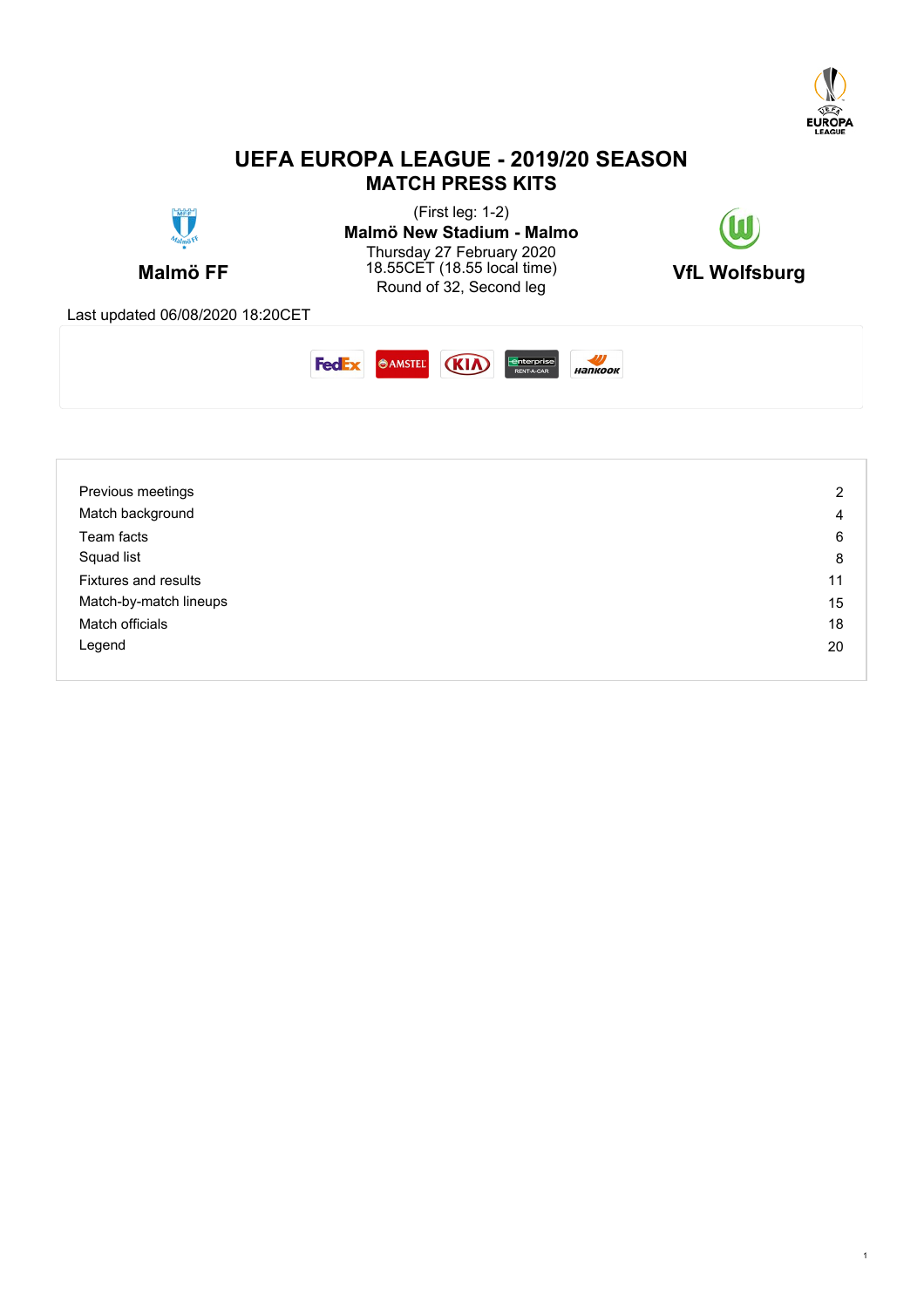# **Previous meetings**

# **Head to Head**

# **UEFA Europa League**

| <b>Date</b> | <b>Stage</b> | <b>Match</b>             | <b>Result</b> | Venue     | <b>Goalscorers</b>                                            |
|-------------|--------------|--------------------------|---------------|-----------|---------------------------------------------------------------|
| 20/02/2020  | R32          | VfL Wolfsburg - Malmö FF | $2 - 1$       | Wolfsburg | Brekalo 49, Kiese<br>Thelin 62 (og); Kiese<br>Thelin 47 $(P)$ |

|               |                                               | Home |  |  | Away | Final |  |  |  |  | <b>Total</b> |  |  |  |  |  |  |
|---------------|-----------------------------------------------|------|--|--|------|-------|--|--|--|--|--------------|--|--|--|--|--|--|
|               | Pid W D L Pid W D L Pid W D L Pid W D L GF GA |      |  |  |      |       |  |  |  |  |              |  |  |  |  |  |  |
| Malmö FF      |                                               |      |  |  |      |       |  |  |  |  |              |  |  |  |  |  |  |
| VfL Wolfsburg | 1 1 0 0 0 0 0 0 0 0 0 0 0 0 1 1 0 0 2 1       |      |  |  |      |       |  |  |  |  |              |  |  |  |  |  |  |

**Malmö FF - Record versus clubs from opponents' country**

# **European Champions Clubs' Cup**

| <b>Date</b> | Stage          | <b>Match</b>                              | <b>Result</b>                      | <b>Venue</b> | <b>Goalscorers</b>                 |
|-------------|----------------|-------------------------------------------|------------------------------------|--------------|------------------------------------|
| 07/11/1990  | R <sub>2</sub> | Malmö FF - 1. FC Dynamo<br><b>Dresden</b> | agg: 2-2 (aet, 4- Malmo<br>5 pens) |              | Persson 70 (P);<br>Gütschow 18 (P) |
| 24/10/1990  | R <sub>2</sub> | 1. FC Dynamo Dresden - Malmö<br>FF        |                                    | Dresden      | Gütschow 44;<br>Engqvist 18        |

# **UEFA Cup Winners' Cup**

| Date       | <b>Stage</b>   | <b>Match</b>                       | <b>Result</b>       | Venue   | <b>Goalscorers</b>                                              |
|------------|----------------|------------------------------------|---------------------|---------|-----------------------------------------------------------------|
| 03/10/1984 | R <sub>1</sub> | 1. FC Dynamo Dresden - Malmö<br>EE | $4 - 1$<br>agg: 4-3 | Dresden | Häfner 13 (P), Minge<br>28, Stübner 52, Pilz<br>63; Rönnberg 82 |
| 19/09/1984 | R <sub>1</sub> | Malmö FF - 1. FC Dynamo<br>Dresden | $2 - 0$             | Malmo   | Magnusson 44, 64                                                |

# **UEFA Cup**

| <b>Date</b> | <b>Stage</b> | <b>Match</b>                | <b>Result</b> | Venue  | <b>Goalscorers</b>                      |
|-------------|--------------|-----------------------------|---------------|--------|-----------------------------------------|
| 28/09/1983  | R1           | Malmö FF - SV Werder Bremen | agg: 2-3      | Malmo  | Rönnberg 38 (P);<br>Pezzey 47, Sidka 57 |
| 14/09/1983  |              | SV Werder Bremen - Malmö FF |               | Bremen | Reinders 66 (P);<br>Sunesson 76         |

# **European Champions Clubs' Cup**

| <b>Date</b> | <b>Stage</b>   | <b>Match</b>                 | <b>Result</b>                                     | <b>Venue</b> | <b>Goalscorers</b>                           |
|-------------|----------------|------------------------------|---------------------------------------------------|--------------|----------------------------------------------|
| 05/11/1975  | R <sub>2</sub> | FC Bayern München - Malmö FF | $2 - 0$<br>agg: 2-1                               | Munich       | Dürnberger 59 (P),<br>Torstensson 77         |
| 22/10/1975  | R <sub>2</sub> | Malmö FF - FC Bayern München | $1 - 0$                                           | Malmo        | Andersson 27                                 |
| 01/10/1975  | R <sub>1</sub> | 1. FC Magdeburg - Malmö FF   | $2 - 1$<br>agg: 3-3 (aet, 1- Magdeburg<br>2 pens) |              | Hoffmann 30, Streich<br>81 (P); Andersson 65 |
| 17/09/1975  | R <sub>1</sub> | Malmö FF - 1. FC Magdeburg   | $2 - 1$                                           | Malmo        | Cervin 15, Larsson 57<br>(P); Hoffmann 50    |

# **VfL Wolfsburg - Record versus clubs from opponents' country**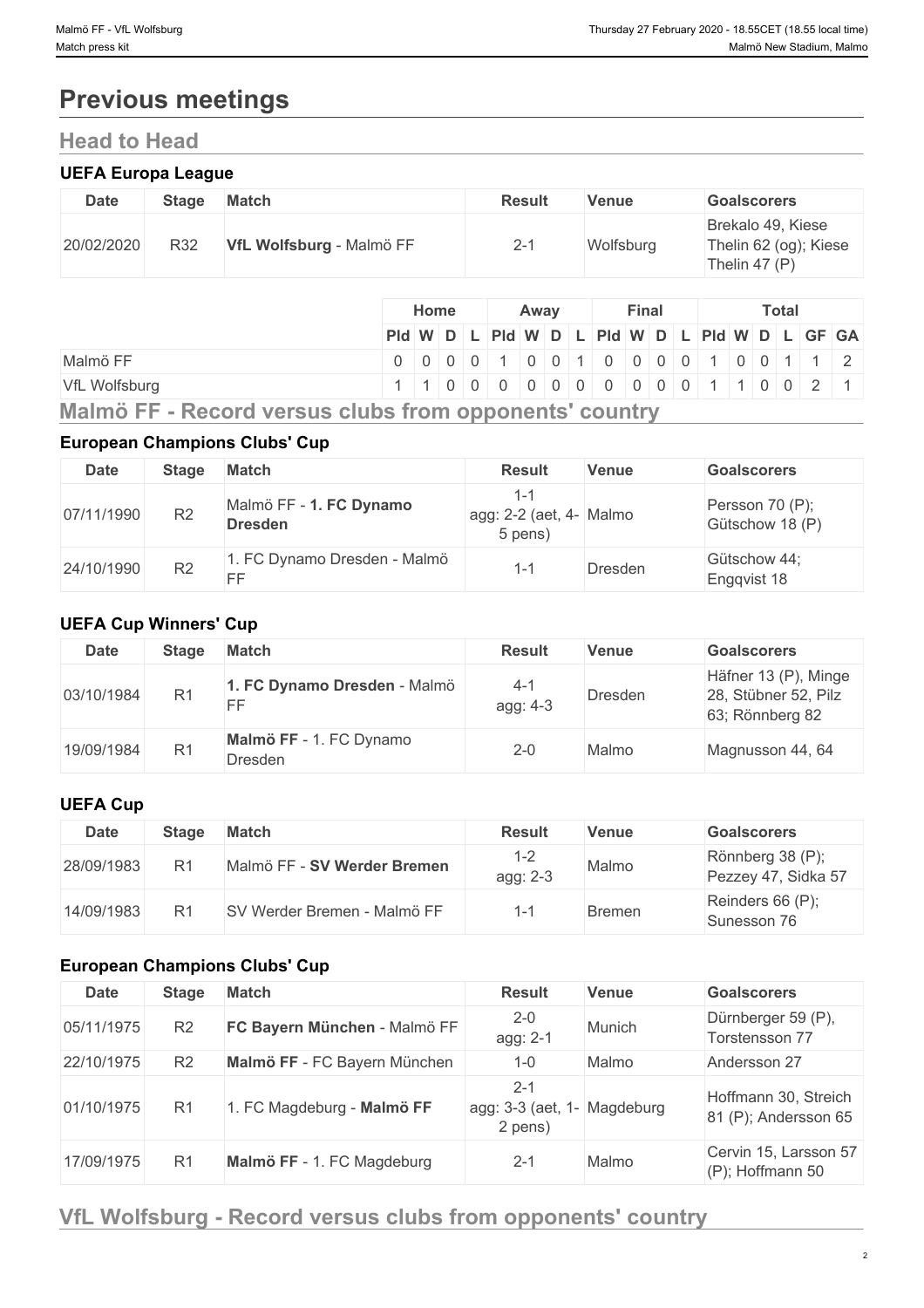# **UEFA Intertoto Cup**

| <b>Date</b> | <b>Stage</b>   | Match                        | <b>Result</b>         | <b>Venue</b> | <b>Goalscorers</b>               |
|-------------|----------------|------------------------------|-----------------------|--------------|----------------------------------|
| 23/07/2005  | R <sub>3</sub> | VfL Wolfsburg - IFK Göteborg | $2 - 0$<br>$agg: 4-0$ | Wolfsburg    | D'Alessandro 24,<br>Klimowicz 76 |
| 17/07/2005  | R3             | IFK Göteborg - VfL Wolfsburg | $0 - 2$               | Gothenburg   | D'Alessandro 33,<br>Franz 51     |

|               | Home | Away | <b>Final</b> | Total                                                                                                  |
|---------------|------|------|--------------|--------------------------------------------------------------------------------------------------------|
|               |      |      |              | $PId \mid W \mid D \mid L \mid PId \mid W \mid D \mid L \mid PId \mid W \mid D \mid L \mid GF \mid GA$ |
| Malmö FF      |      |      |              | 5 3 1 1 6 0 2 4 0 0 0 0 11 3 3 5 12 16                                                                 |
| VfL Wolfsburg |      |      |              | 2 2 0 0 1 1 0 0 0 0 0 0 0 3 3 0 0 6 1                                                                  |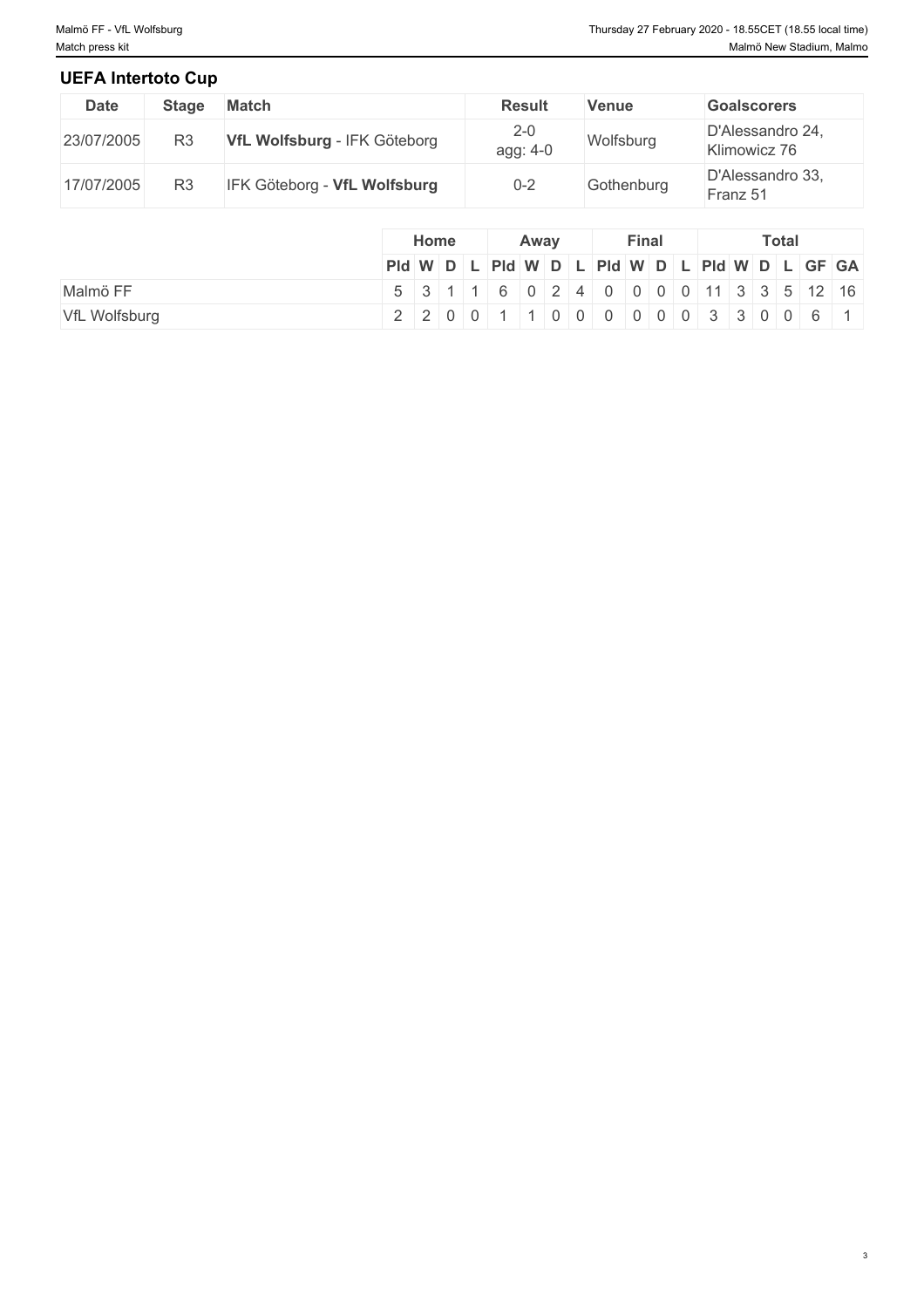# **Match background**

Malmö and Wolfsburg will both fancy their chances of making further progress in the UEFA Europa League as they go into the decisive leg of their round of 32 tie in southern Sweden.

• The Swedish side won 1-0 at Scandinavian rivals Copenhagen on Matchday 6 to top Group B with 11 points – two runners-up to Gent in Group I, also accumulating 11 points thanks to three wins, two draws and one defeat.

### **Previous meetings**

• Wolfsburg came from behind to defeat Malmö 2-1 in the first leg. The Swedish side's January signing Isaac Kiese Thelin converted a penalty to open the scoring and deflected in an own goal to complete it either side of a fine strike from a narrow angle by Wolfsburg's Croatian striker Josip Brekalo.

Malmo FF - Vt, Wolfsburg<br>Match press kit<br>Match background<br>Malmo and Wolfsburg will both fancy their chances of making further progress in the UEFA Europa League as they go<br>Malmo and Wolfsburg will both fancy their chances • Malmö have not hosted German opposition in UEFA competition since Dynamo Dresden, then representing East Germany, visited in the second round of the 1990/91 European Cup and won the tie on penalties after a 1-1 draw. Prior to that the Swedish side had won three and lost one of their home games against German visitors.

• Wolfsburg have only been drawn against Swedish opposition once before, when they beat IFK Göteborg 2-0 in both legs of a 2005 UEFA Intertoto Cup third-round tie.

# **Form guide**

### **Malmö**

European football for a third successive season. They notched up a club-record 16 European matches in 2018/19, from their starting point in the UEFA Champions League first qualifying round to the UEFA Europa League round of 32, which brought them springtime European football for the first time in 32 years.

Function with the Malmon and Worldstage The Content of American Champions (Mark Champions for a record of the CHAMPION MARCH CHAMPION MARCH CHAMPION MARCH CHAMPION MARCH CHAMPION MARCH THE SWED MARCH CHAMPION CHAMPION CHAM • Malmö ensured a second successive appearance in the UEFA Europa League group stage – and third in total – by winning four qualifying ties this term, racking up 23 goals as they knocked out Ballymena, Domžale, Zrinjski and Bnei Yehuda. They lost their opening Group B fixture, 0-1 at Dynamo Kyiv, but remained unbeaten thereafter, collecting seven points at home before memorably beating Copenhagen at Parken Stadium with a late own goal to leapfrog their local rivals into first place. s the consistent of the constrained the state of the state of the UEFA Champions and the constrained the particle in the constrained the constrained the constrained the constrained the constrained the constrained the Const Their competitive transformation of the German club are competitive to the Cerchan club are competitive to the Cerchan competitive to the Cerchan competitive to the UEFA Europa League Knock out to the Cerchan club are comp In the two seconds that there are not the two seconds that is the interest space to consider the observations (W4 D4), the interest of the observations (W4 D4), the interest of the observations (W4 D4), the interest of the

• The Swedish side's only previous round of 32 tie ended in a 1-5 aggregate defeat to eventual winners Chelsea last season (1-2 h, 0-3 a).

• Malmö have lost just one of their last 16 European home matches (W8 D7) – against Chelsea 12 months ago. They won all four of their home games in this season's qualifying phase, scoring 16 goals in the process, before drawing 1- 1 with Copenhagen and beating Lugano 2-1 and Dynamo Kyiv 4-3 in the group stage.

• There have been 16 UEFA two-legged ties in which Malmö lost the first leg away from home. They won only one of the first 12, against Wisła Kraków in the 1978/79 European Cup quarter-final (1-2 a, 4-1 h), but have been victorious in the last four – all in the UEFA Champions League qualifying phase, in 2014/15 and 2015/16, including two against Salzburg. Their record after losing the first away leg 2-1 is W2 L1.

### **Wolfsburg**

• A sixth-placed finish in last season's Bundesliga ensured Wolfsburg direct entry into the UEFA Europa League group 2015/16.

• Wolfsburg made it three UEFA Europa League group stage qualifications out of three as they finished runners-up to Gent this season, six of their points coming against Olexandriya (3-1 h, 1-0 a) and four against Saint-Étienne (1-1 a, 1-0 h).

participations having both ended in the quarter-finals. Their two previous round of 32 ties brought qualification at the expense of Villarreal in 2009/10 (2-2 a, 4-1 h) and Sporting CP in 2014/15 (2-0 h, 0-0 a). They are now unbeaten in five games at this stage (W3 D2).

• Quarter-finalists therefore in each of their last three European campaigns, Wolfsburg are unbeaten in their last eight successive draws. Their overall away record in the competition is W4 D6 L2, both defeats having come in England.

• Wolfsburg have won five of the six UEFA competition ties in which they were victorious in the first leg at home, but they lost the most recent – against Real Madrid in the 2014/15 UEFA Champions League quarter-finals (2-0 h, 0-3 a). They have never previously won the home first leg 2-1.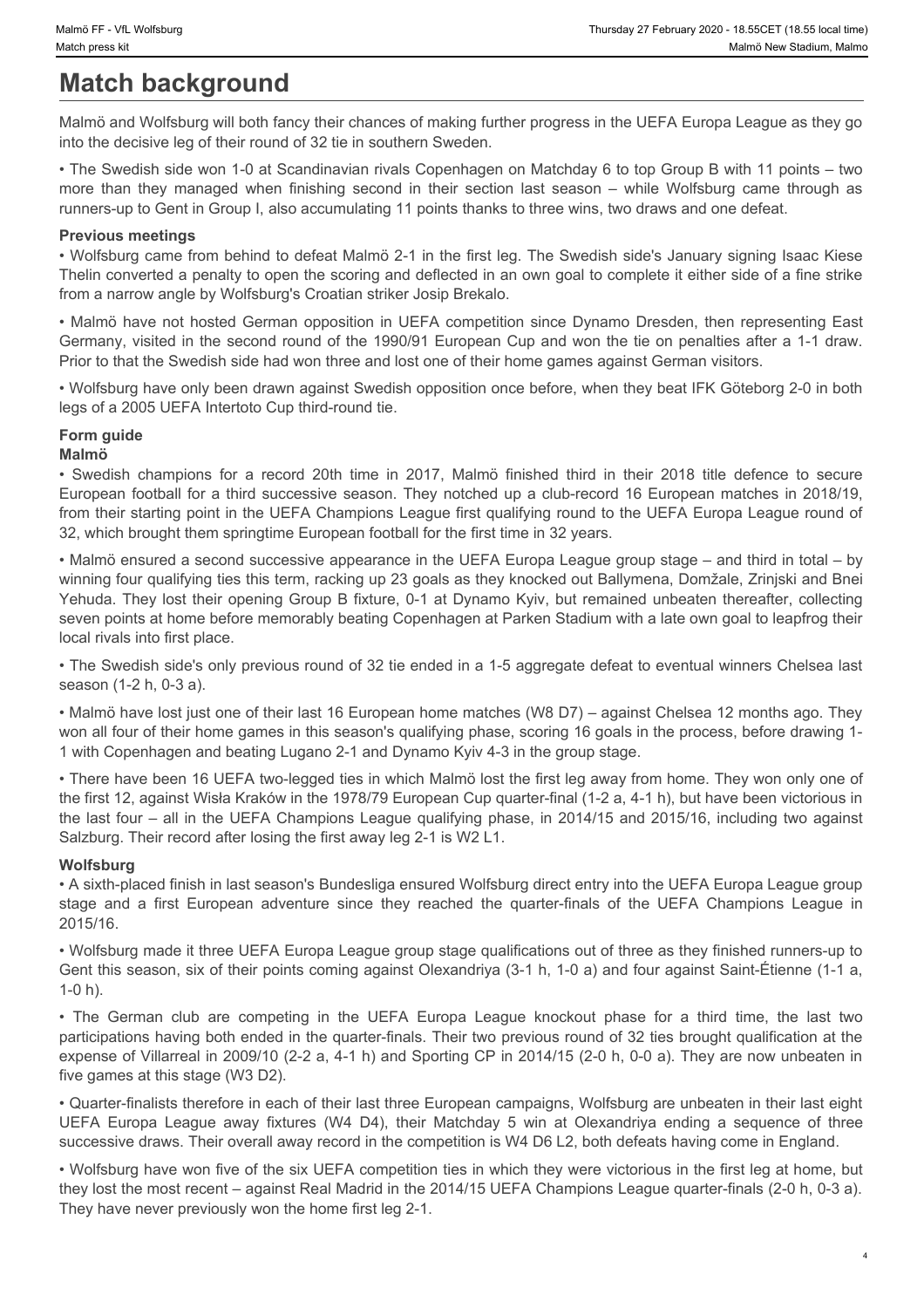#### **UEFA Europa League squad changes**

#### • **Malmö**

**In:** Anel Ahmedhodzic, Hugo Andersson\*, Adi Nalic, Isaac Kiese Thelin (Anderlecht, loan) **Out:** Felix Beijmo (Greuther Fürth, loan), Franz Brorsson (Esbjerg), Markus Rosenberg, Laorent Shabani *\*B List*

#### • **Wolfsburg**

**In:** Mamoudou Karamoko, Ulysses Llanez, Marin Pongračić (Salzburg)

**Out:** Jeffrey Bruma (Mainz, loan), Phillip König (Holstein Kiel), Lukas Nmecha (Middlesbrough, loan), Elvis Rexhbecaj (Köln, loan), Yunus Mallı (Union Berlin)

#### **Links and trivia**

• Malmö's new coach Jon Dahl Tomasson played in the German Bundesliga for Stuttgart from 2005–06.

• Malmö defender Rasmus Bengtsson also has experience of playing in Germany and Bayer Enelian New Stadium, Malmo<br>
• Malmö New Stadium, Malmo<br>
• Malmö New Stadium, Malmo<br>
• Malmö Almo<br>
• Malmö defendent Almo<br>
• Colfsteing B Bundesliga appearances for Hertha Berlin in 2009/10, while Oscar Lewicki started his professional career with Bayern München's second team in 2010/11. Hows PF- vit worksung<br>
• Horstop Europa League squad changes<br>
• Malmö BUEFA Europa League squad changes<br>
• Malmö BUEFA Europa League squad changes<br>
• Malmö BUEFA Europa League squad changes<br>
• H. Anel Ahmedhodzic, Hugo where **r** - vit, weltkery<br>**• When eres in "weltkery"**<br>**• Malmö**<br>
• Malmö (DIEFA Europa League squad changes<br>
• Malmö (Americandes on Additional States). Additional States Thelin (Andeflecht, Ioan)<br>
1n: Anel Ahmechodzic, Hu

• Kiese Thelin, Malmö's new loan signing from Anderlecht, spent 2018/19 in Germany on loan at Bayer Leverkusen but made only six Bundesliga appearances.

• Behrang Safari (Malmö) and Renato Steffen (Wolfsburg) were team-mates at Basel in 2016.

started their campaign in the first qualifying round, the other being Rangers.

Djurgården.

#### **Penalty shoot-outs**

• Malmö's record in two UEFA penalty shoot-outs is W1 L1:

2-1 v Magdeburg, 1975/76 European Champion Clubs' Cup first round

4-5 v Dynamo Dresden, 1990/91 European Champion Clubs' Cup second round

• Wolfsburg have yet to feature in a UEFA penalty shoot-out.

#### **The coaches**

• Former Former Danish international striker (1988) the new heat the new heat the new head coach of Malmö on the Malmö on the new health international striker Tomasson was named as the new head coach of Malmö on the new he succeeding Uwe Rösler, who guided the club through the UEFA Europa League group stage. The 43-year old thus ended a four-year stint as assistant coach to the Danish national side, where he served ex-Malmö boss Åge Hareide, his only previous head coach roles having been with Dutch clubs Excelsior and Roda in 2013 and 2014. A successful playing career brought him a joint-record 52 goals for Denmark (in 112 appearances) plus a UEFA Cup triumph with Feyenoord in 2001/02 and UEFA Champions League glory with AC Milan the following season. • Marine Temple a the spring of the spring of the space of the space of the space of the space of the space of the space of the space of the space of the space of the space of the space of the space of the space of the spa

Wolfsburg. He arrived in Germany with a growing reputation having led LASK Linz to a runners-up spot in the Austrian Bundesliga just two seasons after steering the club to promotion from the second tier. A former centre-back, Glasner spent virtually his entire career with Ried, with whom he won the Austrian Cup twice, 13 years apart, in 1998 and 2011. He also spent a season as the club's coach before joining LASK in 2015.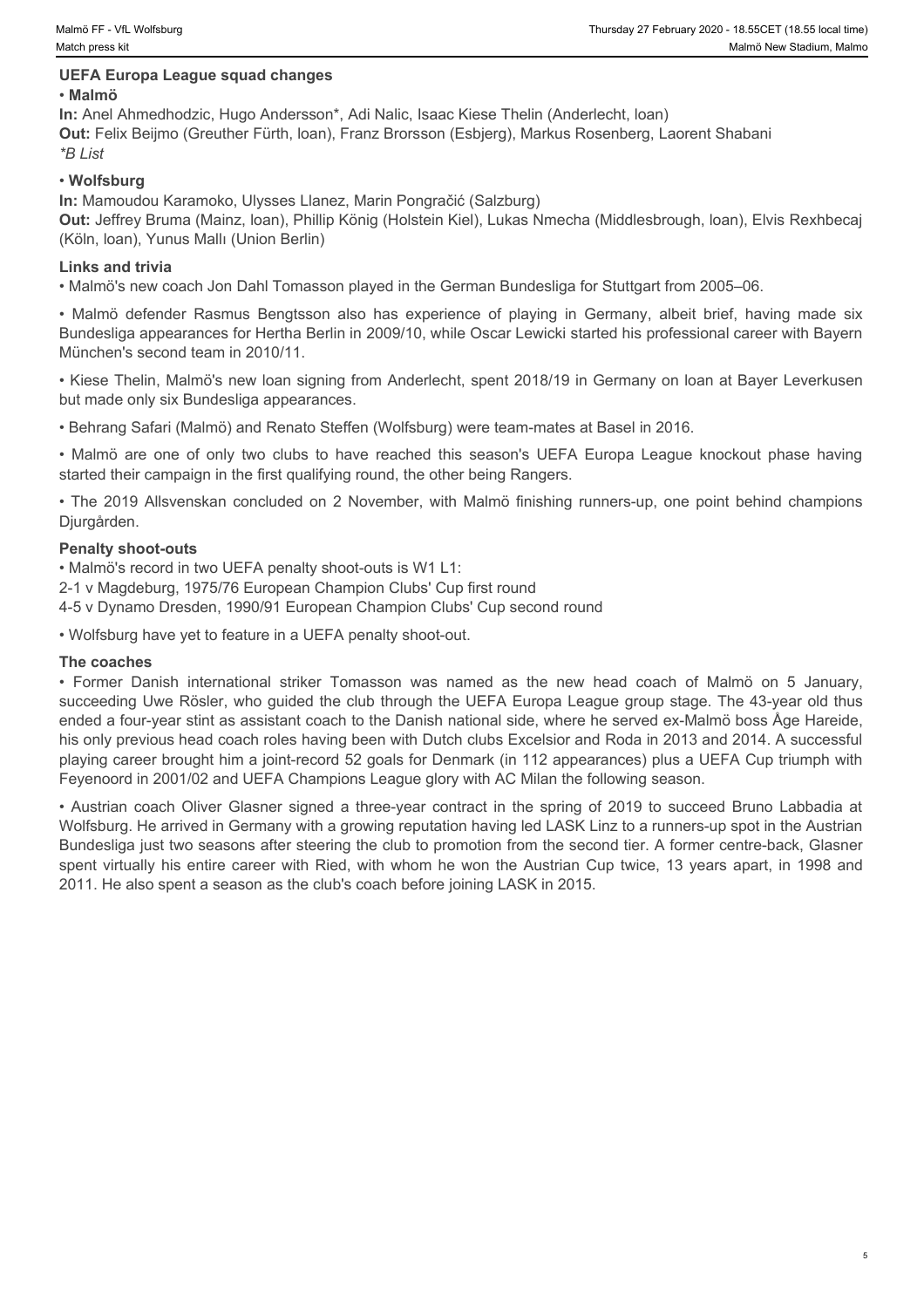# **Team facts**

# **Malmö FF**

**Formed:** 1910 **Nickname:** Di Blåe (The Blues), Himmelsblått (The Sky Blues)

# **UEFA club competition honours (runners-up in brackets)**

• European Champion Clubs' Cup: (1979)

• European/South American Cup: (1979)

# **Domestic honours (most recent triumph in brackets)**

League title: 20 (2017) Swedish Cup: 14 (1989)

# **Ten-year record (UEFA Europa League unless indicated otherwise)**

**2018/19:** round of 32 (having transferred from UEFA Champions League third qualifying round) **2017/18:** UEFA Champions League second qualifying round **2016/17:** did not take part in UEFA competition **2015/16:** UEFA Champions League group stage **2014/15:** UEFA Champions League group stage 2013/14: third qualifying round **2012/13:** did not take part in UEFA competition **2011/12:** group stage (having transferred from UEFA Champions League play-offs) **2010/11:** did not take part in UEFA competition **2009/10:** did not take part in UEFA competition

### **Records**

### **UEFA club competition**

• Biggest home win **11-0:** Malmö v Pezoporikos 03/10/73, UEFA Cup Winners' Cup first round second leg

• Biggest away win **0-7:** Hibernian v Malmö 25/07/13, UEFA Europa League second qualifying round second leg

• Heaviest home defeat **0-5:** Malmö v Paris Saint-Germain 25/11/15, UEFA Champions League group stage

• Heaviest away defeat **8-0:** Real Madrid v Malmö 08/12/15, UEFA Champions League group stage

# **UEFA Cup/UEFA Europa League**

• Biggest home win **7-0:** Malmö v Ballymena 11/07/19, first qualifying round first leg

• Biggest away win **0-7:** Hibernian v Malmö (see above)

• Heaviest home defeat **1-4** twice, most recently v Metalist 20/10/11, group stage

• Heaviest away defeat **4-0** twice, most recently v Swansea 01/08/13, third qualifying round first leg

#### **VfL Wolfsburg Formed:** 1945

**Nickname:** Die Wölfe (The Wolves)

**UEFA club competition honours (runners-up in brackets)** • None **but the contract of the contract of the contract of the contract of the contract of the contract of the contract of the contract of the contract of the contract of the contract of the contract of the contract of th** 

**Domestic honours (most recent triumph in brackets)**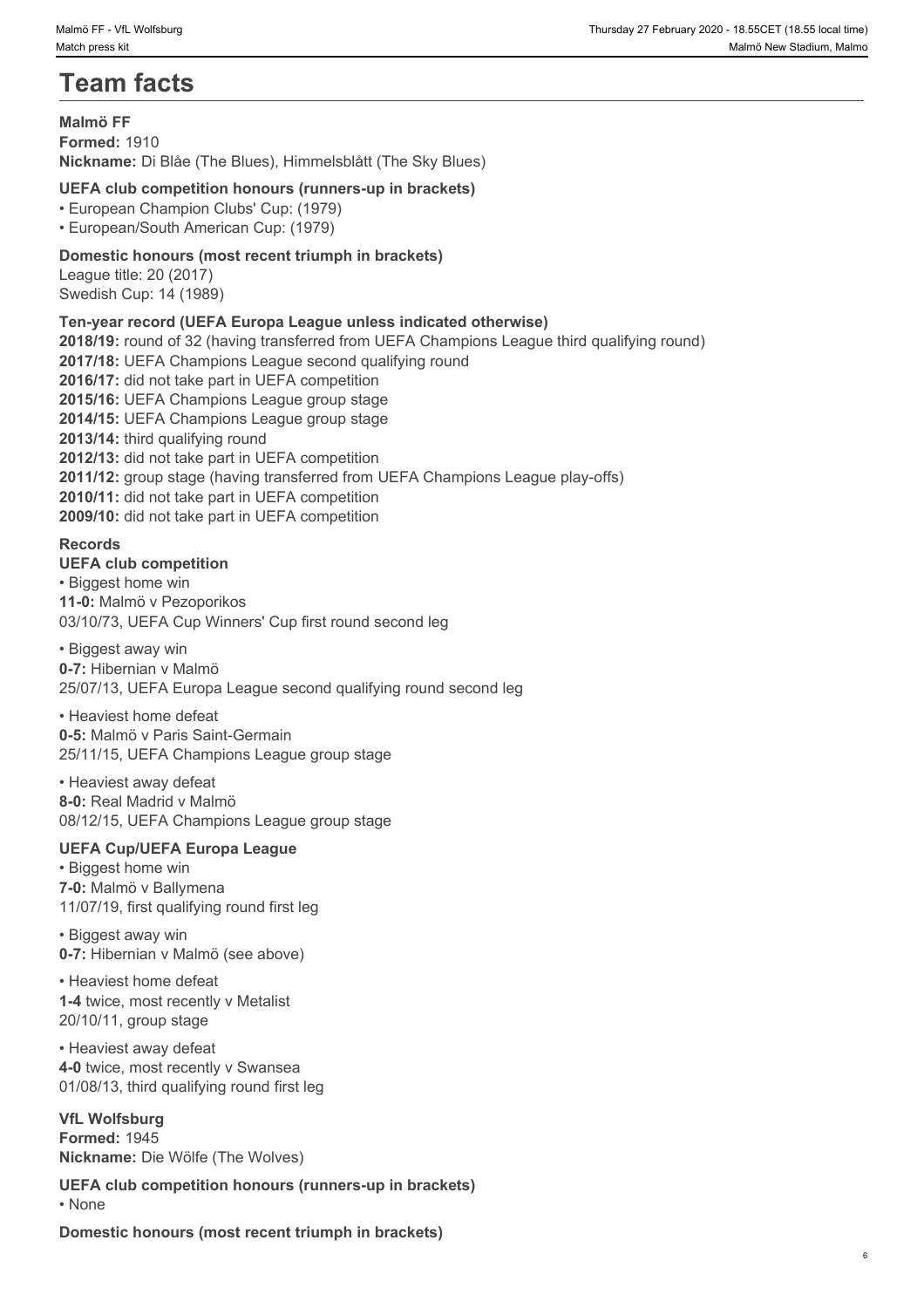League title: 1 (2009) Germany Cup: 1 (2015)

#### **Ten-year European record (UEFA Europa League unless indicated otherwise)**

**2018/19:** did not take part in UEFA competition **2017/18:** did not take part in UEFA competition **2016/17:** did not take part in UEFA competition **2015/16:** UEFA Champions League quarter-finals **2014/15:** quarter-finals **2013/14:** did not take part in UEFA competition **2012/13:** did not take part in UEFA competition **2011/12:** did not take part in UEFA competition **2010/11:** did not take part in UEFA competition **2009/10:** quarter-finals (having transferred from UEFA Champions League group stage)

#### **Records**

**UEFA club competition**

• Biggest home win **5-1** twice, most recently v Krasnodar 06/11/14, UEFA Europa League group stage **4-0:** Wolfsburg v Cibalia 06/08/03, UEFA Intertoto Cup semi-finals second leg

#### • Biggest away win

**1-4:** Cibalia v Wolfsburg 30/07/03, UEFA Intertoto Cup semi-finals first leg **0-3** twice, most recently v LOSC Lille 11/12/14, UEFA Europa League group stage

• Heaviest home defeat **1-4:** Wolfsburg v Napoli 16/04/15, UEFA Europa League quarter-final first leg

• Heaviest away defeat **4-0:** Lens v Wolfsburg 03/08/05, UEFA Intertoto Cup semi-finals second leg

#### **UEFA Cup/UEFA Europa League**

• Biggest home win **5-1** twice, most recently v Krasnodar (see above)

• Biggest away win **0-3:** LOSC Lille v Wolfsburg (see above)

• Heaviest home defeat **1-4:** Wolfsburg v Napoli (see above)

• Heaviest away defeat **4-1:** Everton v Wolfsburg 18/09/14, group stage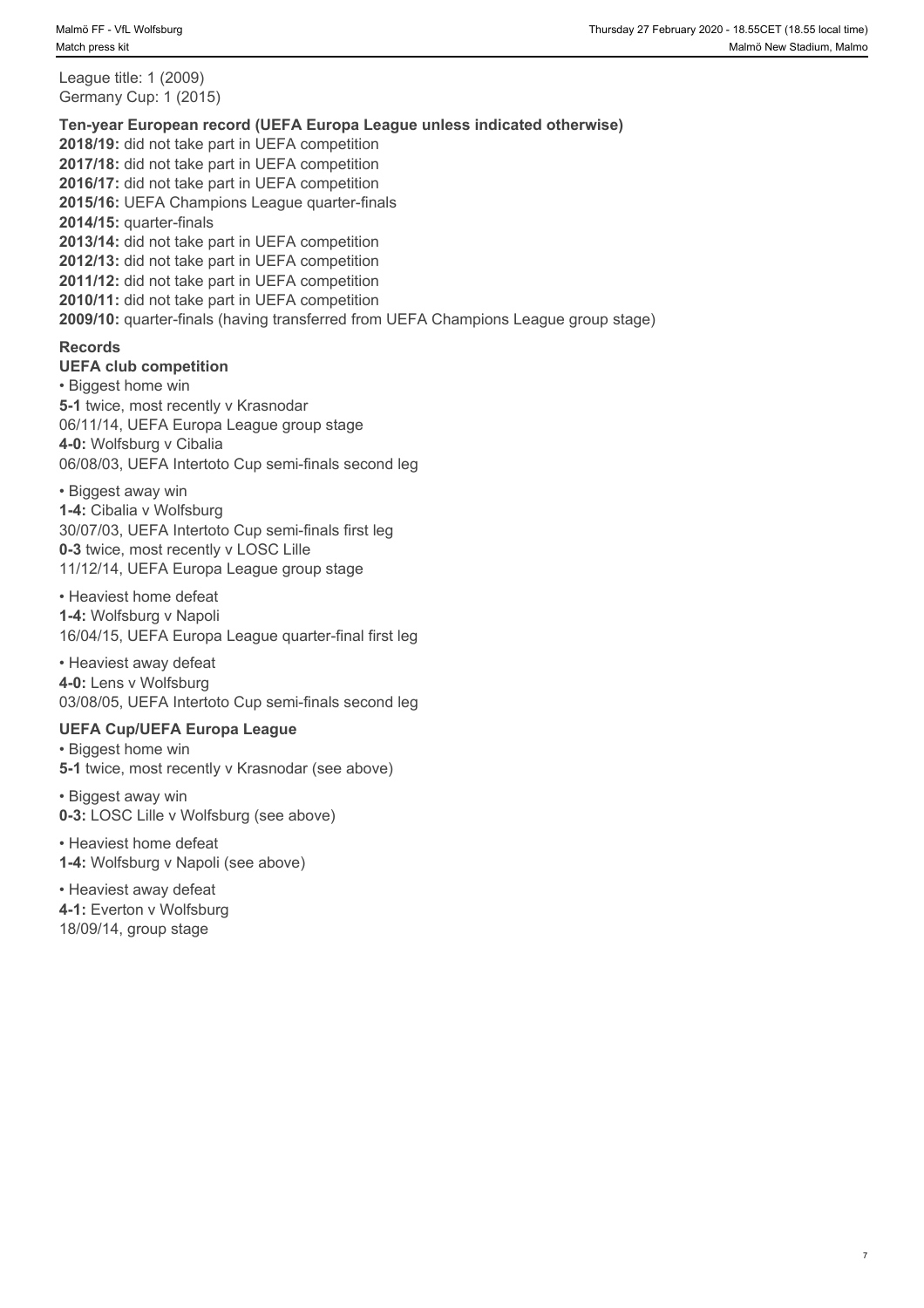# **Squad list**

# **Malmö FF**

|                          |      |                                             |     |                          |                          |                          |                          | <b>Current season</b>    |                |                 |                          |                             | <b>All-time</b> |                                                                                 |
|--------------------------|------|---------------------------------------------|-----|--------------------------|--------------------------|--------------------------|--------------------------|--------------------------|----------------|-----------------|--------------------------|-----------------------------|-----------------|---------------------------------------------------------------------------------|
|                          |      |                                             |     |                          |                          | <b>QUAL</b>              |                          | <b>UEL</b>               |                | League          |                          | <b>UEL</b>                  |                 | <b>UEFA</b>                                                                     |
| No. Player               | Nat. | <b>DoB</b>                                  | Age | D                        |                          |                          |                          |                          |                |                 |                          |                             |                 | Pid Gis Pid Gis Pid Gis Pid Gis Pid Gis                                         |
| <b>Goalkeepers</b>       |      |                                             |     |                          |                          |                          |                          |                          |                |                 |                          |                             |                 |                                                                                 |
| 1 Dušan Melichárek       |      | CZE 29/11/1983 36                           |     | $\overline{\phantom{a}}$ | 2                        |                          | $\sim$                   |                          |                |                 |                          |                             | 8               |                                                                                 |
| 16 Mathias Nilsson       |      | SWE 23/02/1999 21                           |     |                          | $\sim$                   | $\sim$                   | $\sim$                   | $\sim$                   | $\sim$         | $\sim$          | $\overline{\phantom{a}}$ |                             |                 |                                                                                 |
| 27 Johan Dahlin          |      | SWE 08/09/1986 33                           |     |                          | 6                        | $\sim$                   | 7 <sup>1</sup>           | $\sim$                   | $\sim$         | $\sim$          | 21                       | $\sim$                      |                 | $55 -$                                                                          |
| 30 Lamin Sarr            |      | SWE 11/03/2001 18                           |     |                          |                          |                          | $\overline{\phantom{a}}$ |                          |                |                 |                          |                             |                 |                                                                                 |
| <b>Defenders</b>         |      |                                             |     |                          |                          |                          |                          |                          |                |                 |                          |                             |                 |                                                                                 |
| 2 Eric Larsson           |      | SWE 15/07/1991 28                           |     |                          | 6                        |                          | 6                        |                          | $\sim$         |                 | 8                        | $\sim$                      |                 | $24 \quad 1$                                                                    |
| 3 Jonas Knudsen          |      | DEN 16/09/1992 27                           |     |                          | $\overline{4}$           |                          | 4                        |                          | $\sim$         |                 | 12                       | $\sim$                      |                 | $19 -$                                                                          |
| 4 Behrang Safari         |      | SWE 09/02/1985 35                           |     |                          | 8                        |                          | $\overline{7}$           | $\sim$                   | $\sim$         |                 | 41                       | $\sim$                      | $ 105 $ 1       |                                                                                 |
| 15 Anel Ahmedhodzic      |      | SWE 26/03/1999 20                           |     |                          | $\overline{\phantom{a}}$ | $\overline{\phantom{a}}$ | 1                        | $\sim$                   | $\sim$         | $\sim$          |                          | $1$ -                       |                 | $1 -$                                                                           |
| 17 Rasmus Bengtsson      |      | SWE 26/06/1986 33                           |     |                          | 6                        | 4                        | $\overline{7}$           | $\mathbf{1}$             | $\sim$         | $\sim$          | 24                       | $\overline{2}$              |                 | $53 \quad 6$                                                                    |
| 24 Lasse Nielsen         |      | DEN 08/01/1988 32                           |     |                          | $\overline{7}$           | $\sim$                   | 6                        | $\sim$                   | $\sim$         | $\sim$          | 21                       | $\sim$                      | $57 -$          |                                                                                 |
| 40 Hugo Andersson        |      | SWE 01/01/1999 21                           |     |                          | $\sim$                   | $\sim$                   | $\sim$                   | $\sim$                   | $\sim$         | $\mathbf{r}$    | $\sim$                   | $\sim$                      |                 | $\mathcal{L} = \mathcal{L} \times \mathcal{L} = \mathcal{L} \times \mathcal{L}$ |
| 41 Linus Borgström       |      | SWE 16/06/2001 18                           |     |                          | $\sim$                   | $\sim$                   | $\sim$                   |                          |                |                 | $\overline{\phantom{a}}$ |                             |                 |                                                                                 |
| <b>Midfielders</b>       |      |                                             |     |                          |                          |                          |                          |                          |                |                 |                          |                             |                 |                                                                                 |
| 5 Søren Rieks            |      | DEN 07/04/1987 32                           |     |                          | 6                        |                          | 7 <sup>1</sup>           | $\sim$                   | $\sim$         |                 | 15                       |                             |                 | $41 \mid 2$                                                                     |
| 6 Oscar Lewicki          |      | SWE 14/07/1992 27                           |     |                          | 8                        | $\overline{2}$           | $\overline{5}$           | $\sim$                   | $\sim$         | $\sim$ $-$      |                          | $12 \mid 1$                 |                 | 45 3                                                                            |
| 7 Fouad Bachirou         |      | COM 15/04/1990 29                           |     |                          | 7                        | $\sim$                   | 6                        |                          | $\blacksquare$ | $\sim$          | 20                       | $\sim$                      | $40 \mid 1$     |                                                                                 |
| 8 Arnór Ingvi Traustason |      | ISL 30/04/1993 26                           |     |                          | 2                        |                          | $\overline{7}$           | $\sim$                   | $\blacksquare$ | $\sim$          | 20                       | $\sim$                      |                 | $31 \quad 2$                                                                    |
| 14 Anders Christiansen   |      | DEN 08/06/1990 29                           |     |                          | $\overline{7}$           | $\mathbf{1}$             | $\overline{4}$           | $\sim$                   | $\sim$         | $\sim$ 10 $\pm$ | 12                       | $\mathbb{C}$ 1 $\mathbb{C}$ |                 | $36 \quad 3$                                                                    |
| 18 Romain Gall           |      | FRA 31/01/1995 25                           |     |                          | 3                        |                          | $\overline{1}$           | $\overline{\phantom{a}}$ | $\blacksquare$ | $\sim$          | 6                        | $\sim$                      | $11 \mid 1$     |                                                                                 |
| 19 Erdal Rakip           |      | SWE 13/02/1996 24                           |     |                          | 2                        | 3                        | $\overline{2}$           | $\mathbf{1}$             | $\blacksquare$ | $\sim$          | $\overline{2}$           | $\overline{1}$              |                 | $21 \mid 4$                                                                     |
| 20 Bonke Innocent        |      | NGA 20/01/1996 24                           |     |                          | 4                        | $\overline{\phantom{a}}$ | $\overline{4}$           | $\sim$                   | $\sim$         | $\sim$          | 6                        | $\sim$                      |                 | $13 -$                                                                          |
| 22 Adi Nalic             |      | SWE 01/12/1997 22                           |     |                          |                          | $\sim$                   | $\vert 1 \vert$          | $\sim$ $-$               | $\sim$         | $\sim$          |                          | $1$ -                       | $1 -$           |                                                                                 |
| 33 Amel Mujanic          |      | SWE 01/04/2001 18                           |     |                          | $\sim$                   | $\sim$                   | $\sim$                   |                          | $\sim$         |                 | $\sim$                   | $\sim$                      |                 | the contract                                                                    |
| 34 Pavle Vagic           |      | SWE 24/01/2000 20                           |     |                          |                          |                          |                          |                          |                |                 |                          |                             |                 |                                                                                 |
| 35 Samuel Adrian         |      | SWE 02/03/1998 21                           |     |                          |                          |                          |                          |                          |                |                 |                          |                             |                 |                                                                                 |
| <b>Forwards</b>          |      |                                             |     |                          |                          |                          |                          |                          |                |                 |                          |                             |                 |                                                                                 |
| 10 Isaac Kiese Thelin    |      | SWE 24/06/1992 27 - - - - 1 1 1 - - 14 3    |     |                          |                          |                          |                          |                          |                |                 |                          |                             |                 | $30 \mid 6$                                                                     |
| 11 Guillermo Molins      |      | SWE 26/09/1988 31                           |     |                          |                          |                          |                          |                          |                |                 |                          | $5 \mid 1 \mid$             |                 | $19 \mid 6$                                                                     |
|                          |      |                                             |     |                          | 8                        | $\mathbf{3}$             | $5\phantom{.0}$          | $1 - 1 - 1$              |                |                 |                          |                             |                 |                                                                                 |
| 23 Marcus Antonsson      |      | SWE 08/05/1991 28                           |     |                          | $-$ 7                    | $\overline{1}$           |                          | $3$ - - - - 11 3         |                |                 |                          |                             |                 | $24 \quad 6$                                                                    |
| 32 Jo Inge Berget        |      | NOR 11/09/1990 29                           |     | $\sim$ 10 $\pm$          | $5\overline{)}$          | $\sim$                   | $5\overline{)}$          | $ 1 -  -  11   2 $       |                |                 |                          |                             |                 | $45 \quad 6$                                                                    |
| 37 Tim Prica             |      | SWE 23/04/2002 17 - 1 - - - - - - - - - 1   |     |                          |                          |                          |                          |                          |                |                 |                          |                             |                 |                                                                                 |
| Coach                    |      |                                             |     |                          |                          |                          |                          |                          |                |                 |                          |                             |                 |                                                                                 |
| - Jon Dahl Tomasson      |      | DEN 29/08/1976 43 - - - - 1 - - - 1 - 1 - 1 |     |                          |                          |                          |                          |                          |                |                 |                          |                             |                 |                                                                                 |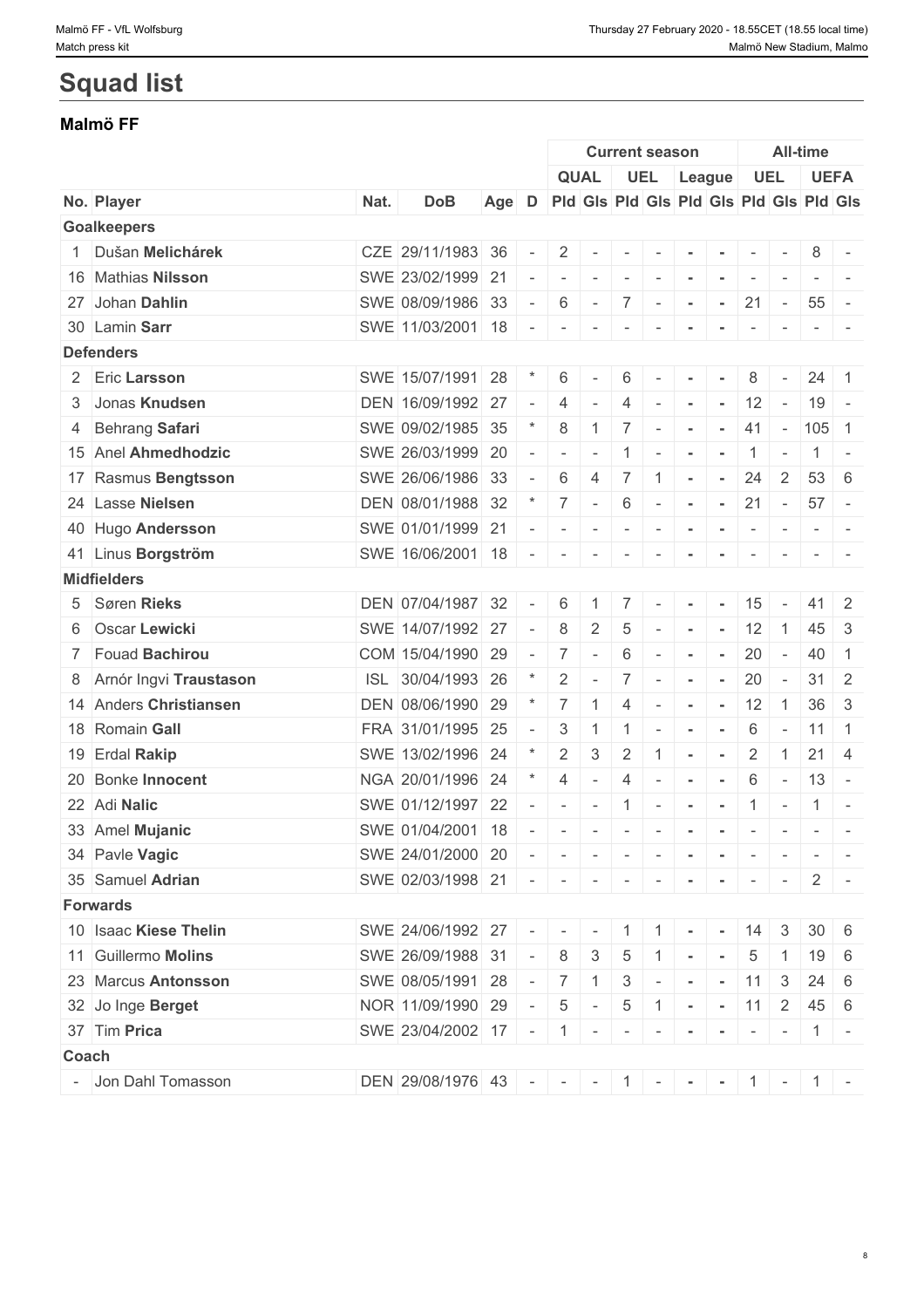| <b>VfL Wolfsburg</b>       |      |                                          |       |                          |                                 |              |                                   |                |                          |                |                                                           |                                                                                                                           |
|----------------------------|------|------------------------------------------|-------|--------------------------|---------------------------------|--------------|-----------------------------------|----------------|--------------------------|----------------|-----------------------------------------------------------|---------------------------------------------------------------------------------------------------------------------------|
|                            |      |                                          |       |                          |                                 |              | <b>Current season</b>             |                |                          |                | All-time                                                  |                                                                                                                           |
|                            |      |                                          |       |                          |                                 |              | UEL League                        |                | <b>UEL</b>               |                |                                                           | <b>UEFA</b>                                                                                                               |
| No. Player                 | Nat. | <b>DoB</b>                               | Age D |                          | Pid Gis Pid Gis Pid Gis Pid Gis |              |                                   |                |                          |                |                                                           |                                                                                                                           |
| <b>Goalkeepers</b>         |      |                                          |       |                          |                                 |              |                                   |                |                          |                |                                                           |                                                                                                                           |
| 1 Koen Casteels            |      | BEL 25/06/1992 27                        |       | $\sim$                   | $\overline{2}$                  | $\sim$       | 15                                | $\sim$         | 2                        |                | $\overline{4}$                                            |                                                                                                                           |
| 12 Pavao Pervan            |      | AUT 13/11/1987 32                        |       | $\overline{\phantom{a}}$ | 5                               |              | 8                                 | $\sim$         | 5                        |                | 5                                                         |                                                                                                                           |
| 28 Jannes Tasche           |      | GER 20/01/1999 21                        |       | $\overline{\phantom{a}}$ | $\sim$                          | $\sim$       |                                   |                | $\overline{\phantom{a}}$ |                |                                                           | $\sim$                                                                                                                    |
| 30 Niklas Klinger          |      | GER 13/10/1995 24                        |       | $\sim$                   | $\sim$                          | $\sim$       |                                   |                |                          |                |                                                           |                                                                                                                           |
| 35 Lino Kasten             |      | GER 17/01/2001 19                        |       | $\sim$                   | $\sim$                          | $\sim$       |                                   |                | $\overline{\phantom{a}}$ |                |                                                           |                                                                                                                           |
| 36 Phillip Menzel          |      | GER 18/08/1998 21 - -                    |       |                          |                                 | $-1$         | $\sim$                            | $\sim$         | $\sim$                   | $\sim$         |                                                           |                                                                                                                           |
| <b>Defenders</b>           |      |                                          |       |                          |                                 |              |                                   |                |                          |                |                                                           |                                                                                                                           |
| 2 William                  |      | BRA 03/04/1995 24                        |       |                          | 4                               | -1           | 16                                | $\overline{1}$ | $\overline{4}$           |                | $\overline{4}$                                            |                                                                                                                           |
| 6 Paulo Otávio             |      | BRA 23/11/1994 25                        |       | $\sim$                   | $\overline{2}$                  |              | $\mathbf{2}$                      | $\sim$         | 2                        | -1.            | 2                                                         | $\overline{1}$                                                                                                            |
| 15 Jérôme Roussillon       |      | FRA 06/01/1993 27                        |       | $\sim$                   | 6                               | $\sim$       | 20                                | $\mathbf{1}$   | 6                        |                | 6                                                         | $\sim$                                                                                                                    |
| 19 Kevin Mbabu             |      | SUI 19/04/1995 24                        |       | S                        | $5\overline{5}$                 | $\sim$       | $10 \quad 1$                      |                | 12                       | $\sim$         | $23 \mid 1$                                               |                                                                                                                           |
| 20 Luca Finn Horn          |      | GER 19/12/1998 21                        |       |                          |                                 |              |                                   |                |                          |                |                                                           |                                                                                                                           |
|                            |      |                                          |       | $\sim$                   | $\sim$                          | $\sim$       | $\sim$                            | $\sim$         | $\sim$                   | $\sim$         |                                                           | $\frac{1}{2} \left( \frac{1}{2} \right) \left( \frac{1}{2} \right) \left( \frac{1}{2} \right) \left( \frac{1}{2} \right)$ |
| 22 Marin Pongračić         |      | CRO 11/09/1997 22                        |       |                          | $\overline{\phantom{a}}$        |              | $\overline{2}$                    | $\sim$         | 9                        | $\sim$         | $15 -$                                                    |                                                                                                                           |
| 25 John Brooks             |      | GER 28/01/1993 27                        |       | $\sim$                   | $\overline{2}$                  | $\sim$       | 14                                | $\sim$         | $\overline{2}$           |                | $\overline{2}$                                            | $\sim$ $-$                                                                                                                |
| 31 Robin Knoche            |      | GER 22/05/1992 27                        |       | $\sim$ $ \sim$           | 6                               | $\sim$       |                                   |                | $16 \mid 1 \mid 17 \mid$ |                | $-19 -$                                                   |                                                                                                                           |
| 32 Marcel Tisserand        |      | FRA 10/01/1993 27                        |       | $\overline{\phantom{a}}$ | 6                               |              | $-14$                             | $\vert$ 1      | 6                        | $\sim$         | 6                                                         | $\sim$                                                                                                                    |
| 39 Tim Siersleben          |      | GER 09/03/2000 19                        |       | $\overline{a}$           | $\sim$                          | $\sim$       |                                   | $\sim$         | $\sim$                   | $\sim$         |                                                           | $\sim$ 100 $\sim$                                                                                                         |
| 45 Davide Itter            |      | GER 05/01/1999 21 - -                    |       |                          |                                 | $-1$         | $\sim$                            | $\sim$         | $\sim$                   | $\sim$         |                                                           |                                                                                                                           |
| <b>Midfielders</b>         |      |                                          |       |                          |                                 |              |                                   |                |                          |                |                                                           |                                                                                                                           |
| 8 Renato Steffen           |      | SUI 03/11/1991                           | 28    | $\star$                  | $7 \square$                     | $\sim$       | 17                                | $\overline{4}$ | 18                       | 2              | $33 \quad 5$                                              |                                                                                                                           |
| 13 Yannick Gerhardt        |      | GER 13/03/1994 25                        |       | $\sim$                   | 3                               | $\sim$       | 11                                | $\blacksquare$ | 3                        | $\sim$         | 3                                                         | $\sim$                                                                                                                    |
| 23 Josuha Guilavogui       |      | FRA 19/09/1990 29                        |       | $\sim$ $-$               | $\overline{5}$                  | $\sim$       | $22 - 15$                         |                |                          | $\overline{1}$ | $30 \quad 1$                                              |                                                                                                                           |
| 24 Xaver Schlager          |      | AUT 28/09/1997 22                        |       |                          | $-2$ $-14$ 1                    |              |                                   |                | $26 \quad 2$             |                | $30 \mid 2$                                               |                                                                                                                           |
| 27 Maximilian Arnold       |      | GER 27/05/1994 25                        |       | $\star$                  | 6 1                             |              | $22 \mid 3$                       |                | 14                       | $\overline{1}$ | $24 \mid 2$                                               |                                                                                                                           |
| 41 Yannik Möker            |      | GER 27/07/1999 20                        |       | $\sim$                   | $\sim$                          | $\sim$       | $\sim$                            | $\sim$         | $\sim$                   |                |                                                           | $\frac{1}{2} \left( \frac{1}{2} \right) = \frac{1}{2} \left( \frac{1}{2} \right) = \frac{1}{2}$                           |
| 42 Dominik Marx            |      | GER 02/02/2000 20                        |       | $\sim$                   | .                               |              |                                   |                | $\sim$                   | $\sim$         |                                                           | $\mathcal{L} = \{ \mathcal{L} \mid \mathcal{L} = \mathcal{L} \}$                                                          |
| 43 Julian Justvan          |      | GER 02/04/1998 21                        |       |                          | $    -$                         |              | $\sim$                            | $\sim$         | $\sim$                   |                | $\begin{array}{cccccccccc} - & & & & & & & - \end{array}$ |                                                                                                                           |
| 44 Iba May                 |      | GER 06/06/1998 21 - - - -                |       |                          |                                 |              |                                   | $\sim$         | $\sim$                   |                |                                                           |                                                                                                                           |
| <b>Forwards</b>            |      |                                          |       |                          |                                 |              |                                   |                |                          |                |                                                           |                                                                                                                           |
|                            |      | CRO 23/06/1998 21                        |       |                          |                                 |              |                                   |                |                          |                | 6                                                         |                                                                                                                           |
| 7 Josip Brekalo            |      |                                          |       | $\sim$                   | $6 \mid 2 \mid 19$              |              |                                   | 3              | 6                        | 2              |                                                           | 2                                                                                                                         |
| 9 Wout Weghorst            |      | NED 07/08/1992 27                        |       | $\sim$                   | $6\overline{6}$                 |              | 2 22 10 14                        |                |                          | 3              | $18 \mid 3$                                               |                                                                                                                           |
| 11 Felix Klaus             |      | GER 13/09/1992 27                        |       | $\sim$                   |                                 |              | $3 - 16$                          | $\sim$         | 4                        |                | 4                                                         | $\sim$                                                                                                                    |
| 14 Admir Mehmedi           |      | SUI 16/03/1991 28                        |       | $\sim$                   |                                 |              | $3 \mid 1 \mid 15 \mid 2 \mid 21$ |                |                          | $\mathbf{3}$   | 44 11                                                     |                                                                                                                           |
| 26 Ulysses Llanez          |      | USA 02/04/2001 18                        |       | $\sim$                   | $\sim$                          | $\sim$       | $\sim$                            | $\sim$         |                          |                | $\sim$                                                    |                                                                                                                           |
| 29 Omar Marmoush           |      | CAN 07/02/1999 21                        |       | $\sim$                   | $\sim$                          | $\mathbf{r}$ | $\sim$                            | $\sim$         | $\sim$                   |                |                                                           |                                                                                                                           |
| 33 Daniel Ginczek          |      | GER 13/04/1991 28                        |       | $\sim$                   | $2$ -                           |              | 8                                 | $\overline{2}$ | 2                        | $\sim$         | $2$ -                                                     |                                                                                                                           |
| 37 Mamoudou Karamoko       |      | FRA 08/09/1999 20                        |       | $\overline{a}$           | $\sim$                          | $\sim$       | $\mathbf 1$                       |                |                          |                |                                                           |                                                                                                                           |
| 40 João Victor             |      | BRA 27/03/1994 25                        |       | $\sim$                   | 4                               |              | $2 \mid 21 \mid 1 \mid$           |                | $\overline{4}$           | 2              | 6                                                         | -3                                                                                                                        |
| 46 Charles-Jesaja Herrmann |      | GER 08/02/2000 20                        |       |                          |                                 |              | $\sim$                            | $\sim$         | $\sim$                   | $\sim$         |                                                           | $\frac{1}{2} \left( \frac{1}{2} \right) = \frac{1}{2} \left( \frac{1}{2} \right) = \frac{1}{2}$                           |
| Coach                      |      |                                          |       |                          |                                 |              |                                   |                |                          |                |                                                           |                                                                                                                           |
| - Oliver Glasner           |      | AUT 28/08/1974 45 - 7 - - - 7 - 7 - 11 - |       |                          |                                 |              |                                   |                |                          |                |                                                           |                                                                                                                           |
|                            |      |                                          |       |                          |                                 |              |                                   |                |                          |                |                                                           |                                                                                                                           |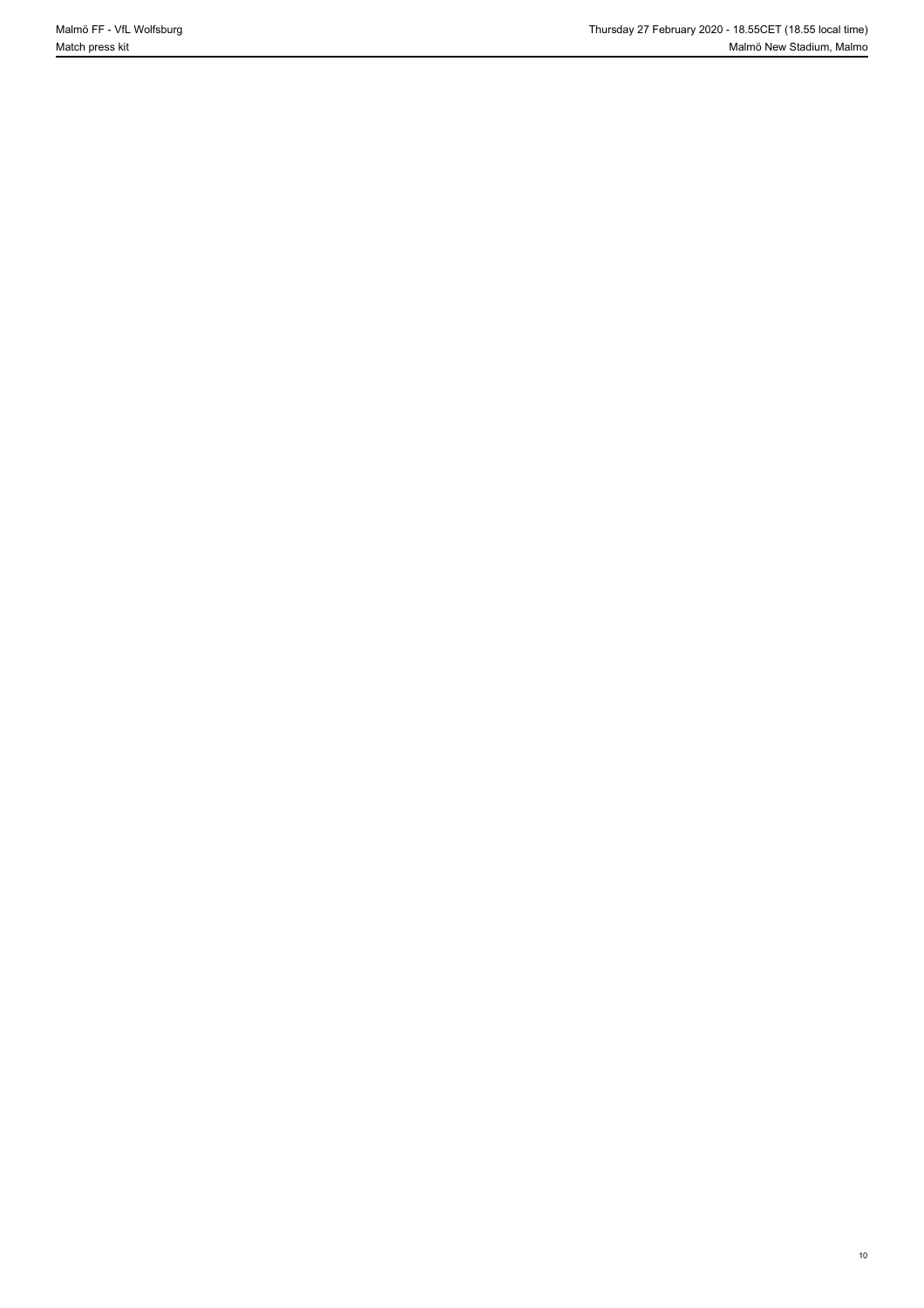# **Fixtures and results**

# **Malmö FF**

| <b>Date</b>       | <b>Competition Opponent</b> |                               | <b>Result</b> | <b>Goalscorers</b>                                                                    |
|-------------------|-----------------------------|-------------------------------|---------------|---------------------------------------------------------------------------------------|
| 11/07/2019 UEL    |                             | Ballymena United FC (H)       | $7-0$<br>W    | Rosenberg 31, 33, 48, Rakip 44, 74,<br>Brorsson 46, Molins 54                         |
| 18/07/2019 UEL    |                             | Ballymena United FC (A)       | W             | 4-0 Safari 27, Molins 52, Rakip 68, Gall 79 (P)                                       |
| 25/07/2019 UEL    |                             | NK Domžale (A)                | D             | 2-2 Bengtsson 42, Antonsson 52                                                        |
| 01/08/2019 UEL    |                             | NK Domžale (H)                | W             | 3-2 Lewicki 21, Rosenberg 32, Bengtsson 83                                            |
| 08/08/2019 UEL    |                             | HŠK Zrinjski (H)              | W             | 3-0 Bengtsson 36, Christiansen 66, Rieks 74                                           |
| 15/08/2019 UEL    |                             | HŠK Zrinjski (A)              | $0 - 1$<br>L  |                                                                                       |
| 22/08/2019 UEL    |                             | Bnei Yehuda Tel-Aviv FC (H) W |               | 3-0 Rosenberg 36, Bengtsson 40, Lewicki 47                                            |
| 29/08/2019 UEL    |                             | Bnei Yehuda Tel-Aviv FC (A)   | W             | 1-0 Molins 7                                                                          |
| 19/09/2019 UEL    |                             | FC Dynamo Kyiv (A)            | $0 - 1$<br>L  |                                                                                       |
| 03/10/2019 UEL    |                             | F.C. Copenhagen (H)           | D             | 1-1 Rosenberg 55                                                                      |
| 24/10/2019 UEL    |                             | FC Lugano (H)                 | W             | 2-1 Berget 13 (P), Molins 32                                                          |
| 07/11/2019 UEL    |                             | FC Lugano (A)                 | D<br>$0-0$    |                                                                                       |
| 10/11/2019 Cup    |                             | Värnamo (A)                   | W             | 2-0 Berget 57, Molins 62                                                              |
| 28/11/2019 UEL    |                             | FC Dynamo Kyiv (H)            | $4 - 3$<br>W  | Bengtsson 2, Rosenberg 48, 90+6, Rakip<br>57                                          |
| 12/12/2019 UEL    |                             | F.C. Copenhagen (A)           | W             | 1-0 Papagiannopoulos 77 (og)                                                          |
| 15/02/2020 Cup    |                             | Syrianska FC (H)              | $8 - 0$<br>W  | Antonsson 6, 47, Larsson 21, Traustason<br>23, Nalic 50, Gall 67, Vagic 69, Molins 88 |
| 20/02/2020 UEL    |                             | VfL Wolfsburg (A)             |               | 1-2 Kiese Thelin 47 (P)                                                               |
| 27/02/2020 UEL    |                             | VfL Wolfsburg (H)             |               |                                                                                       |
| 01/03/2020 Cup    |                             | Karlskrona UF (A)             |               |                                                                                       |
| 08/03/2020 Cup    |                             | AFC Eskilstuna (H)            |               |                                                                                       |
| 06/04/2020 League |                             | IFK Norrköping FK (A)         |               |                                                                                       |
| 12/04/2020 League |                             | BK Häcken (H)                 |               |                                                                                       |
| 17/04/2020 League |                             | Djurgårdens IF (A)            |               |                                                                                       |
| 22/04/2020 League |                             | Helsingborgs IF (H)           |               |                                                                                       |
| 26/04/2020 League |                             | Örebro SK (H)                 |               |                                                                                       |
| 04/05/2020 League |                             | IFK Göteborg (A)              |               |                                                                                       |
| 10/05/2020 League |                             | Hammarby Fotboll (A)          |               |                                                                                       |
| 18/05/2020 League |                             | Varbergs Bois (H)             |               |                                                                                       |
| 21/05/2020 League |                             | AIK(A)                        |               |                                                                                       |
| 24/05/2020 League |                             | Östersunds FK (H)             |               |                                                                                       |
| 31/05/2020 League |                             | Falkenbergs FF (A)            |               |                                                                                       |
| 05/07/2020 League |                             | IK Sirius (A)                 |               |                                                                                       |
| 12/07/2020 League |                             | IF Elfsborg (H)               |               |                                                                                       |
| 19/07/2020 League |                             | Mjällby AIF (A)               |               |                                                                                       |
| 26/07/2020 League |                             | Kalmar FF (H)                 |               |                                                                                       |
| 02/08/2020 League |                             | Hammarby Fotboll (H)          |               |                                                                                       |
| 09/08/2020 League |                             | Kalmar FF (A)                 |               |                                                                                       |
| 16/08/2020 League |                             | IFK Norrköping FK (H)         |               |                                                                                       |
|                   |                             |                               |               |                                                                                       |
| 23/08/2020 League |                             | IF Elfsborg (A)               |               |                                                                                       |
| 30/08/2020 League |                             | IFK Göteborg (H)              |               |                                                                                       |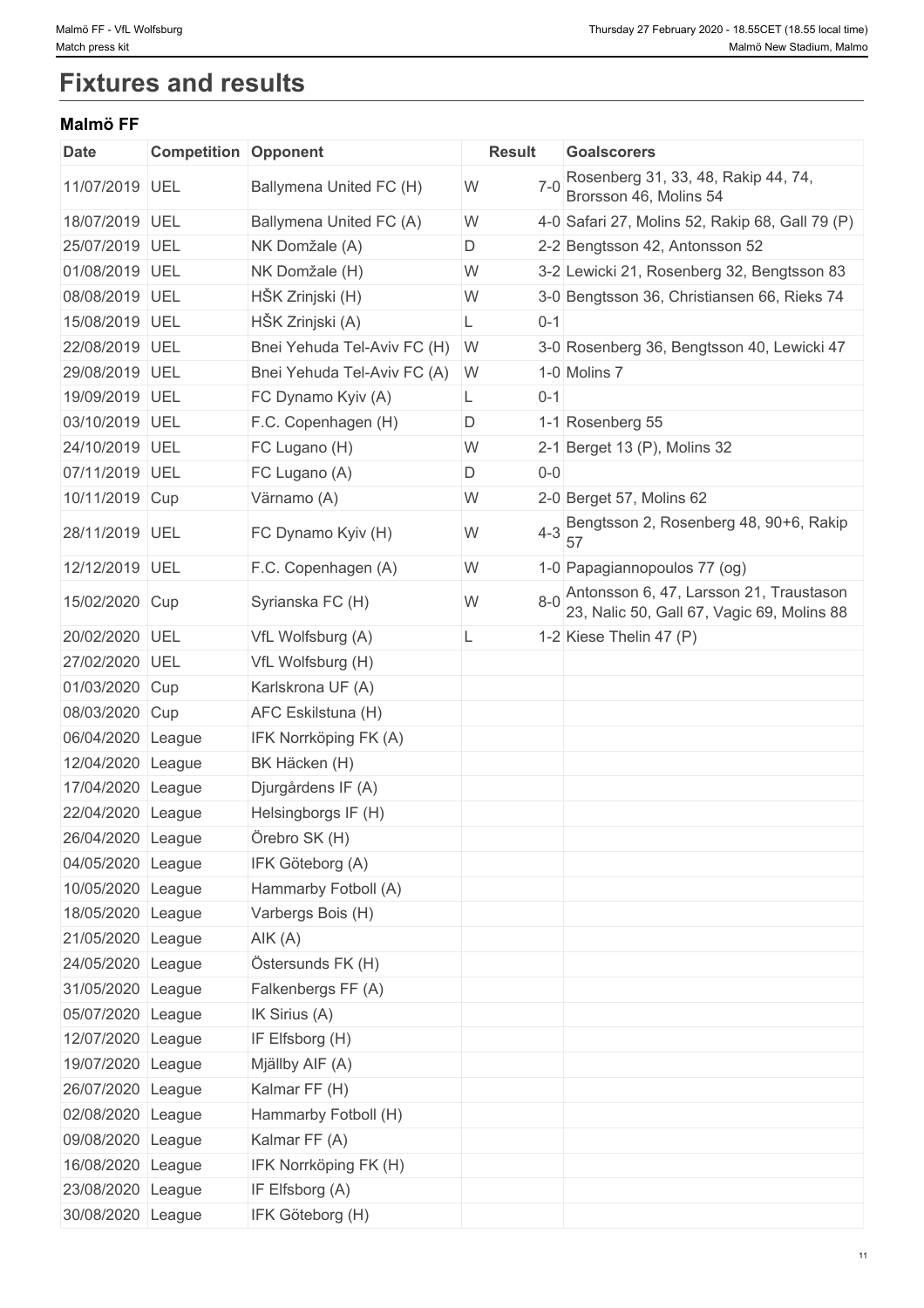# **Malmö FF**

| 13/09/2020 League | Örebro SK (A)       |  |  |
|-------------------|---------------------|--|--|
| 20/09/2020 League | Falkenbergs FF (H)  |  |  |
| 23/09/2020 League | Helsingborgs IF (A) |  |  |
| 27/09/2020 League | AIK(H)              |  |  |
| 04/10/2020 League | Östersunds FK (A)   |  |  |
| 18/10/2020 League | Djurgårdens IF (H)  |  |  |
| 25/10/2020 League | BK Häcken (A)       |  |  |
| 28/10/2020 League | IK Sirius (H)       |  |  |
| 01/11/2020 League | Varbergs Bois (A)   |  |  |
| 08/11/2020 League | Mjällby AIF (H)     |  |  |

| Pos. Clubs                 | P W            |                | D              |                |                  | L GF GA Pts |  |
|----------------------------|----------------|----------------|----------------|----------------|------------------|-------------|--|
| 1 AIK                      | $0 \mid 0$     |                | $\overline{0}$ | $\mathbf 0$    | $\overline{0}$   | $0 \mid 0$  |  |
| 2 BK Häcken                | $0 \mid 0$     |                | 0              | $\mathbf 0$    | $\overline{0}$   | $0 \mid 0$  |  |
| 3 Djurgårdens IF           | $0 \mid 0$     |                | $\overline{0}$ | $\mathbf 0$    | $\overline{0}$   | $0 \mid 0$  |  |
| 4 Falkenbergs FF           | $0 \mid 0$     |                | $\overline{0}$ | $\mathbf 0$    | $\overline{0}$   | $0 \mid 0$  |  |
| 5 Hammarby Fotboll         | $0 \mid 0$     |                | $\mathbf 0$    | $\mathbf 0$    | $\overline{0}$   | $0 \mid 0$  |  |
| 6 Helsingborgs IF          | $\overline{0}$ | $\overline{0}$ | $\mathbf 0$    | $\overline{0}$ | $\overline{0}$   | $0 \mid 0$  |  |
| 7 IF Elfsborg              | $0 \mid 0$     |                | $\mathbf 0$    | $\mathbf 0$    | $\overline{0}$   | $0 \mid 0$  |  |
| 8 IFK Göteborg             | $0 \mid 0$     |                | $\overline{0}$ | $\overline{0}$ | $\overline{0}$   | $0 \mid 0$  |  |
| 9 <b>IFK Norrköping FK</b> | $0 \mid 0$     |                | $\overline{0}$ | $\mathbf 0$    | $\overline{0}$   | $0 \mid 0$  |  |
| 10 IK Sirius               | $0 \mid 0$     |                | $\overline{0}$ | $\mathbf 0$    | $\overline{0}$   | $0 \mid 0$  |  |
| 11 Kalmar FF               | $0 \mid 0$     |                | $\overline{0}$ | $\mathbf 0$    | $\overline{0}$   | $0 \mid 0$  |  |
| 12 Malmö FF                | $0 \quad 0$    |                | $\bf{0}$       | $\bf{0}$       | $\boldsymbol{0}$ | $0 \quad 0$ |  |
| 13 Mjällby AIF             | $0 \quad 0$    |                | $\overline{0}$ | $\overline{0}$ | $\overline{0}$   | $0 \mid 0$  |  |
| 14 Varbergs Bois           | $0 \mid 0$     |                | $\overline{0}$ | $\mathbf 0$    | $\overline{0}$   | $0 \mid 0$  |  |
| 15 Örebro SK               | $0 \mid 0$     |                | $\overline{0}$ | $\mathbf 0$    | $\overline{0}$   | $0 \mid 0$  |  |
| 16 Östersunds FK           | $\overline{0}$ | $\overline{0}$ | $\mathbf 0$    | $\overline{0}$ | $\overline{0}$   | $0 \quad 0$ |  |

# **VfL Wolfsburg**

| <b>Date</b>       | <b>Competition Opponent</b> |                         | <b>Result</b>  |       | <b>Goalscorers</b>                                                   |
|-------------------|-----------------------------|-------------------------|----------------|-------|----------------------------------------------------------------------|
| 12/08/2019 Cup    |                             | Hallescher FC (A)       | $5-3$ aet<br>W |       | Weghorst 44, Gerhardt 49, William 70,<br>Knoche 92 ET, Brekalo 94 ET |
| 17/08/2019 League |                             | 1. FC Köln (H)          | W              |       | 2-1 Arnold 16, Weghorst 60                                           |
| 25/08/2019 League |                             | Hertha BSC Berlin (A)   | W              |       | 3-0 Weghorst 9 (P), Brekalo 82, Roussillon<br>$90+1$                 |
| 31/08/2019 League |                             | SC Paderborn 07 (H)     | D              |       | 1-1 Brekalo 56                                                       |
| 13/09/2019 League |                             | Fortuna Düsseldorf (A)  | D              |       | 1-1 Weghorst 29                                                      |
| 19/09/2019 UEL    |                             | FC Olexandriya (H)      | W              |       | 3-1 Arnold 20, Mehmedi 24, Brekalo 67                                |
| 23/09/2019 League |                             | TSG 1899 Hoffenheim (H) | D              |       | 1-1 Mehmedi 36                                                       |
| 28/09/2019 League |                             | 1. FSV Mainz 05 (A)     | W              |       | 1-0 Tisserand 9                                                      |
| 03/10/2019 UEL    |                             | AS Saint-Étienne (A)    | D              |       | 1-1 William 15                                                       |
| 06/10/2019 League |                             | 1. FC Union Berlin (H)  | W              |       | 1-0 Weghorst 69                                                      |
| 19/10/2019 League |                             | RB Leipzig (A)          | D              |       | 1-1 Weghorst 82                                                      |
| 24/10/2019 UEL    |                             | KAA Gent (A)            | D              |       | 2-2 Weghorst 3, Victor 24                                            |
| 27/10/2019 League |                             | FC Augsburg (H)         | D              | $0-0$ |                                                                      |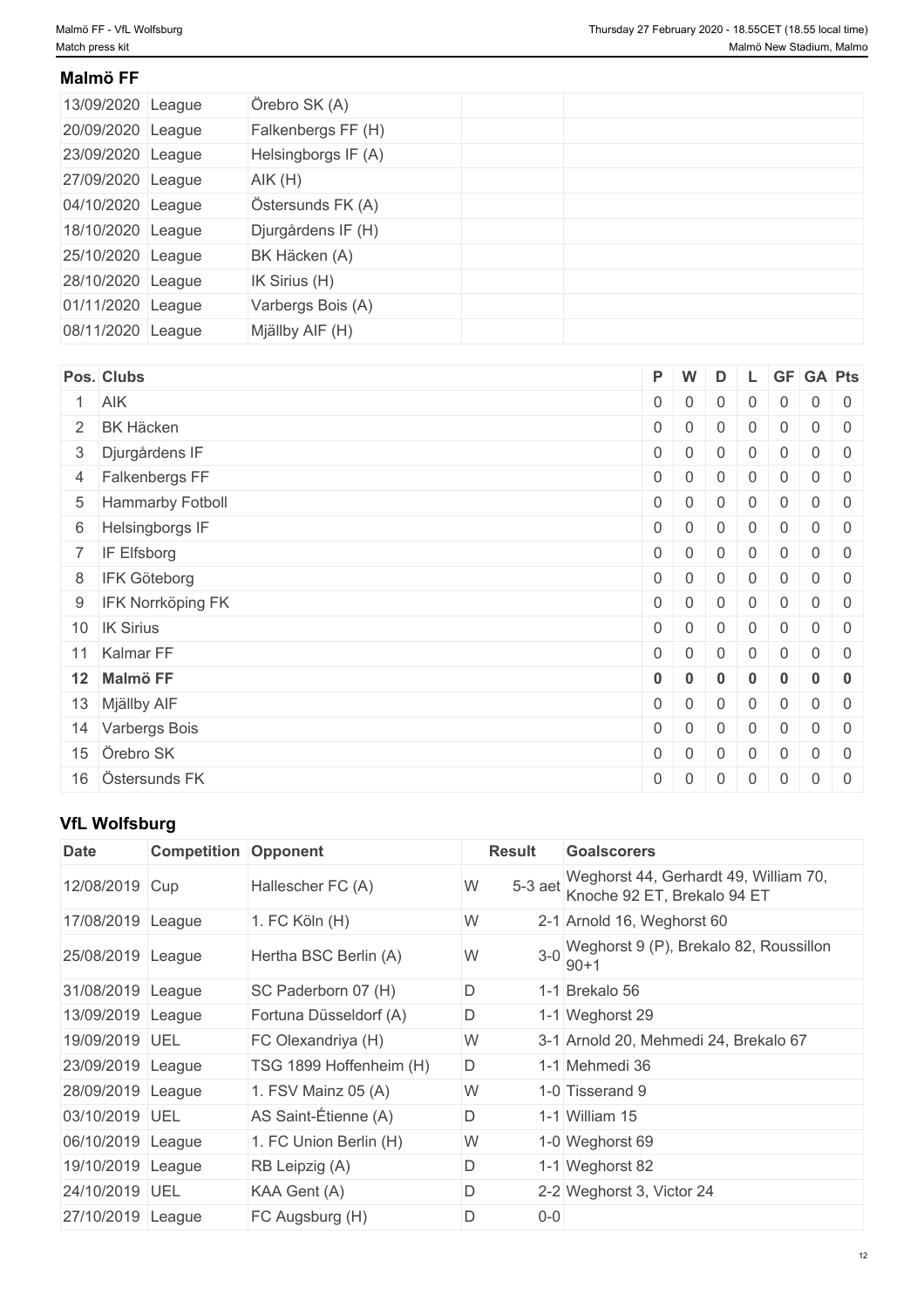#### L 1-6 Weghorst 89 L 0-3 L 1-3 Victor 20 L 0-2 W 2-0 23/11/2019 League Eintracht Frankfurt (A) Weghorst 19, Victor 65 W 1-0 28/11/2019 UEL FC Olexandriya (A) Weghorst 45+1 (P) 01/12/2019 |League SV Werder Bremen (H) L 2-3 Weghorst 36, William 73 L 0-1 W 1-0 Paulo Otávio 52 15/12/2019 League VfL Borussia<br>
W 2-1 Schlager 13, Arnold 90+1 D 1-1 Mbabu 82 L 0-2 L 1-3 Steffen 66 L 1-2 Mehmedi 68 02/02/2020 League SC Paderborn 07 (A) W 4-2 Knoche 26, Ginczek 40, 60, Arnold 76 | D 1-1 Steffen 50 W 3-2 15/02/2020 League TSG 1899 Hoffenheim (A) Weghorst 18 (P), 52 (P), 71 W 2-1 20/02/2020 UEL Malmö FF (H) Brekalo 49, Kiese Thelin 62 (og) 23/02/2020 |League |1. FSV Mainz 05 (H) |W 4-0 Brekalo 21, Steffen 45, 68, Gerhardt 49 | 30/10/2019 Cup RB Leipzig (H) L 1-6 Weghorst 89 02/11/2019 League Borussia Dortmund (A) L 0-3 07/11/2019 UEL KAA Gent (H) L 1-3 Victor 20 10/11/2019 League Bayer 04 Leverkusen (H) 07/12/2019 League SC Freiburg (A) L 0-1  $12/12/2019$  UEL AS Saint-Étienne (H) VfL Borussia<br>Mönchengladbach (H) W 18/12/2019 League  $\vert$  FC Schalke 04 (H) 21/12/2019 League FC Bayern München (A) 18/01/2020 League 1. FC Köln (A)  $25/01/2020$  League Hertha BSC Berlin (H) 08/02/2020 League Fortuna Düsseldorf (H) 27/02/2020 UEL Malmö FF (A) 01/03/2020 League 1. FC Union Berlin (A) 07/03/2020 League RB Leipzig (H) 15/03/2020 League FC Augsburg (A) 22/03/2020 League Borussia Dortmund (H) 04/04/2020 League Bayer 04 Leverkusen (A) 11/04/2020 League Eintracht Frankfurt (H) 18/04/2020 League SV Werder Bremen (A) 25/04/2020 League SC Freiburg (H) 02/05/2020 League VfL Borussia Mönchengladbach (A) 09/05/2020 League FC Schalke 04 (A) 16/05/2020 League FC Bayern München (H) **VfL Wolfsburg**

| Pos. Clubs                     | P W                  | D |            | L GF GA Pts                 |  |
|--------------------------------|----------------------|---|------------|-----------------------------|--|
| FC Bayern München              | $23 \mid 15 \mid 4$  |   |            | 4 65 26 49                  |  |
| 2 RB Leipzig                   | $23 \mid 14 \mid 6$  |   |            | 3   61   25   48            |  |
| 3 Borussia Dortmund            | $23 \mid 13 \mid 6$  |   |            | 4 65 32 45                  |  |
| 4 VfL Borussia Mönchengladbach | $22 \mid 13 \mid 4$  |   |            | $5 \mid 43 \mid 25 \mid 43$ |  |
| 5 Bayer 04 Leverkusen          | $23 \mid 13 \mid 4$  |   | 6          | 40 29 43                    |  |
| 6 FC Schalke 04                | $23 \mid 9$          | 9 |            | 5 32 32 36                  |  |
| 7 VfL Wolfsburg                | $23 \quad 9 \quad 7$ |   | $-1$ 7 $+$ | 32 28 34                    |  |
| 8 TSG 1899 Hoffenheim          | $23 \mid 10 \mid 4$  |   | 9          | 34 36 34                    |  |
| 9 SC Freiburg<br>23            | 9                    | 6 |            | 8 31 33 33                  |  |
| 10 1. FC Union Berlin          |                      |   |            | 23 9 2 12 29 36 29          |  |
| 11 Eintracht Frankfurt<br>23   | -8                   | 4 |            | $11 \ 38 \ 37 \ 28$         |  |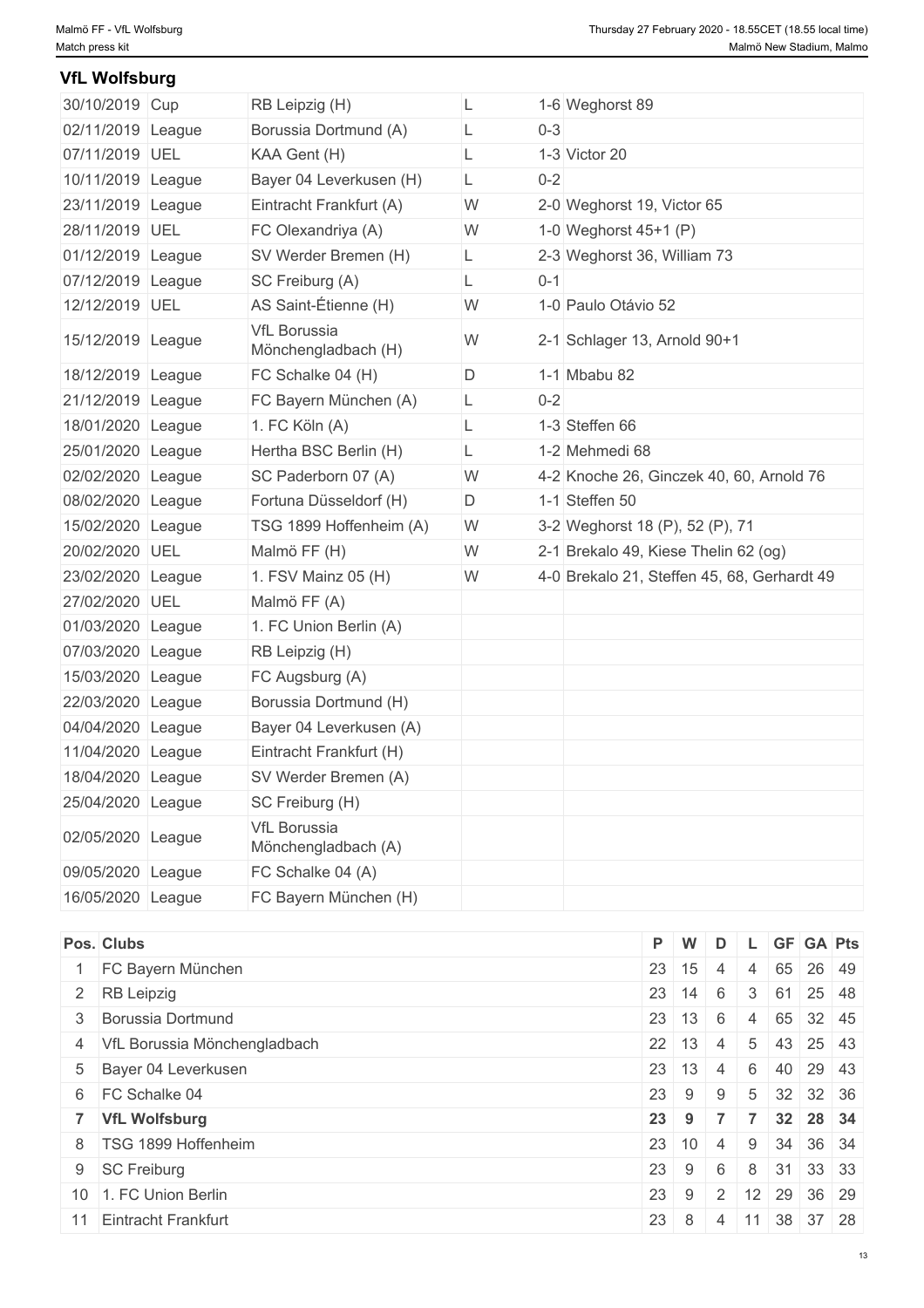| Pos. Clubs            | P W D L GF GA Pts                                  |  |                               |  |
|-----------------------|----------------------------------------------------|--|-------------------------------|--|
| 12 FC Augsburg        | $23 \mid 7 \mid 6 \mid 10 \mid 34 \mid 47 \mid 27$ |  |                               |  |
| 13 1. FC Köln         | 22 8 2 12 33 42 26                                 |  |                               |  |
| 14 Hertha BSC Berlin  | 23 7 5 11 27 43 26                                 |  |                               |  |
| 15 1. FSV Mainz 05    | $23 \mid 7 \mid 1$                                 |  | $\frac{1}{15}$   31   52   22 |  |
| 16 Fortuna Düsseldorf | 23 5 5 13 23 46 20                                 |  |                               |  |
| 17 SV Werder Bremen   | $23 \mid 4 \mid 5 \mid$                            |  | 14 25 53 17                   |  |
| 18 SC Paderborn 07    | 23 4 4 15 29 50 16                                 |  |                               |  |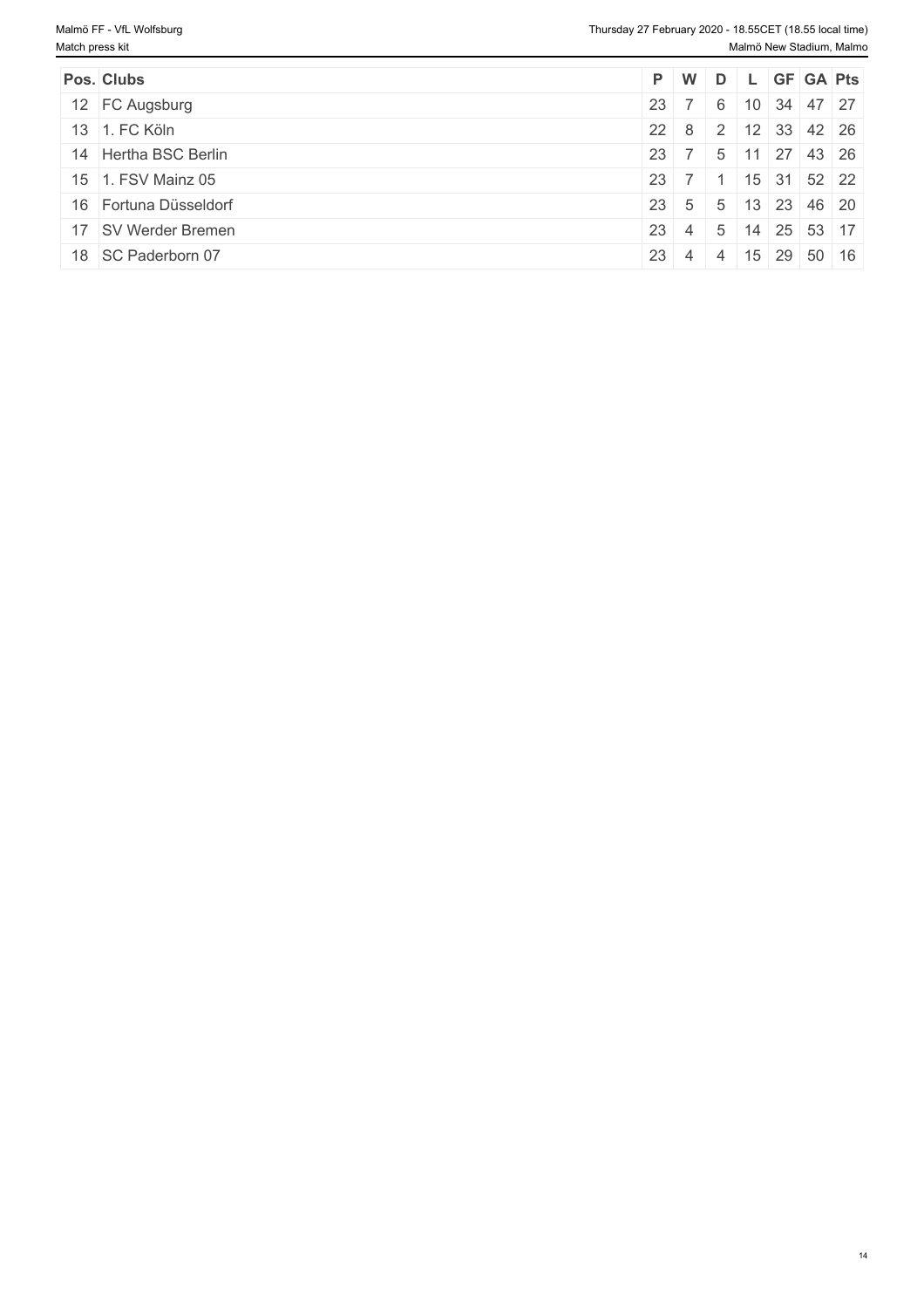# **Match-by-match lineups**

# **Malmö FF**

# **UEFA Europa League - First qualifying round**

# (11/07/2019)

# **Malmö FF 7-0 Ballymena United FC**

**Goals:** 1-0 Rosenberg 31, 2-0 Rosenberg 33, 3-0 Rakip 44, 4-0 Brorsson 46, 5-0 Rosenberg 48, 6-0 Molins 54, 7-0 Rakip 74

**Malmö FF:** Dahlin, Safari, Rieks, Lewicki, Bachirou (69 Innocent), Rosenberg (59 Antonsson), Molins, Rakip, L. Nielsen, Brorsson, Berget (59 Larsson)

# (18/07/2019)

# **Ballymena United FC 0-4 Malmö FF**(agg: 0-11)

**Goals:** 0-1 Safari 27, 0-2 Molins 52, 0-3 Rakip 68, 0-4 Gall 79 (P) **Malmö FF:** Melichárek, Safari, Lewicki (68 Rieks), Molins (61 Prica), Gall, Rakip (74 Christiansen), Innocent, Antonsson, L. Nielsen, Brorsson, Berget

# **Second qualifying round**

# (25/07/2019)

# **NK Domžale 2-2 Malmö FF**

**Goals:** 1-0 Nicholson 37, 1-1 Bengtsson 42, 2-1 Gnezda Čerin 48, 2-2 Antonsson 52 **Malmö FF:** Dahlin, Safari, Rieks (68 Knudsen), Lewicki, Bachirou, Rosenberg, Christiansen, Bengtsson, Antonsson (77 Molins), L. Nielsen (80 Brorsson), Berget

# (01/08/2019)

**Malmö FF 3-2 NK Domžale** (agg: 5-4) **Goals:** 0-1 Nicholson 12, 1-1 Lewicki 21, 2-1 Rosenberg 32, 2-2 Karič 45+1, 3-2 Bengtsson 83 **Malmö FF:** Melichárek, Safari, Rieks, Lewicki, Bachirou, Rosenberg, Christiansen, Bengtsson, Antonsson (87 Molins), L. Nielsen (46 Larsson), Berget (88 Brorsson)

# **Third qualifying round**

# (08/08/2019)

**Malmö FF 3-0 HŠK Zrinjski Goals:** 1-0 Bengtsson 36, 2-0 Christiansen 66, 3-0 Rieks 74 **Malmö FF:** Dahlin, Larsson, Safari, Rieks, Lewicki, Bachirou, Rosenberg, Molins (78 Antonsson), Christiansen (82 Innocent), Bengtsson, Berget (78 Brorsson)

# (15/08/2019)

**HŠK Zrinjski 1-0 Malmö FF** (agg: 1-3) **Goals:** 1-0 Šovšić 90+1 (P) **Malmö FF:** Dahlin, Larsson, Knudsen, Safari, Lewicki, Bachirou, Rosenberg (86 Gall), Christiansen (68 Traustason), Bengtsson, Antonsson (6 Molins), L. Nielsen

# **Play-off**

# (22/08/2019) **Malmö FF 3-0 Bnei Yehuda Tel-Aviv FC Goals:** 1-0 Rosenberg 36, 2-0 Bengtsson 40, 3-0 Lewicki 47 **Malmö FF:** Dahlin, Larsson, Safari, Rieks (82 Knudsen), Lewicki, Bachirou, Traustason (60 Molins), Rosenberg, Christiansen, Beijmo (67 L. Nielsen), Bengtsson

# (29/08/2019)

**Bnei Yehuda Tel-Aviv FC 0-1 Malmö FF**(agg: 0-4)

**Goals:** 0-1 Molins 7 **Malmö FF:** Dahlin, Larsson, Knudsen, Safari, Lewicki (62 Bachirou), Molins, Christiansen (70 Antonsson), Bengtsson (46 Beijmo), Gall, Innocent, L. Nielsen

# **Group stage**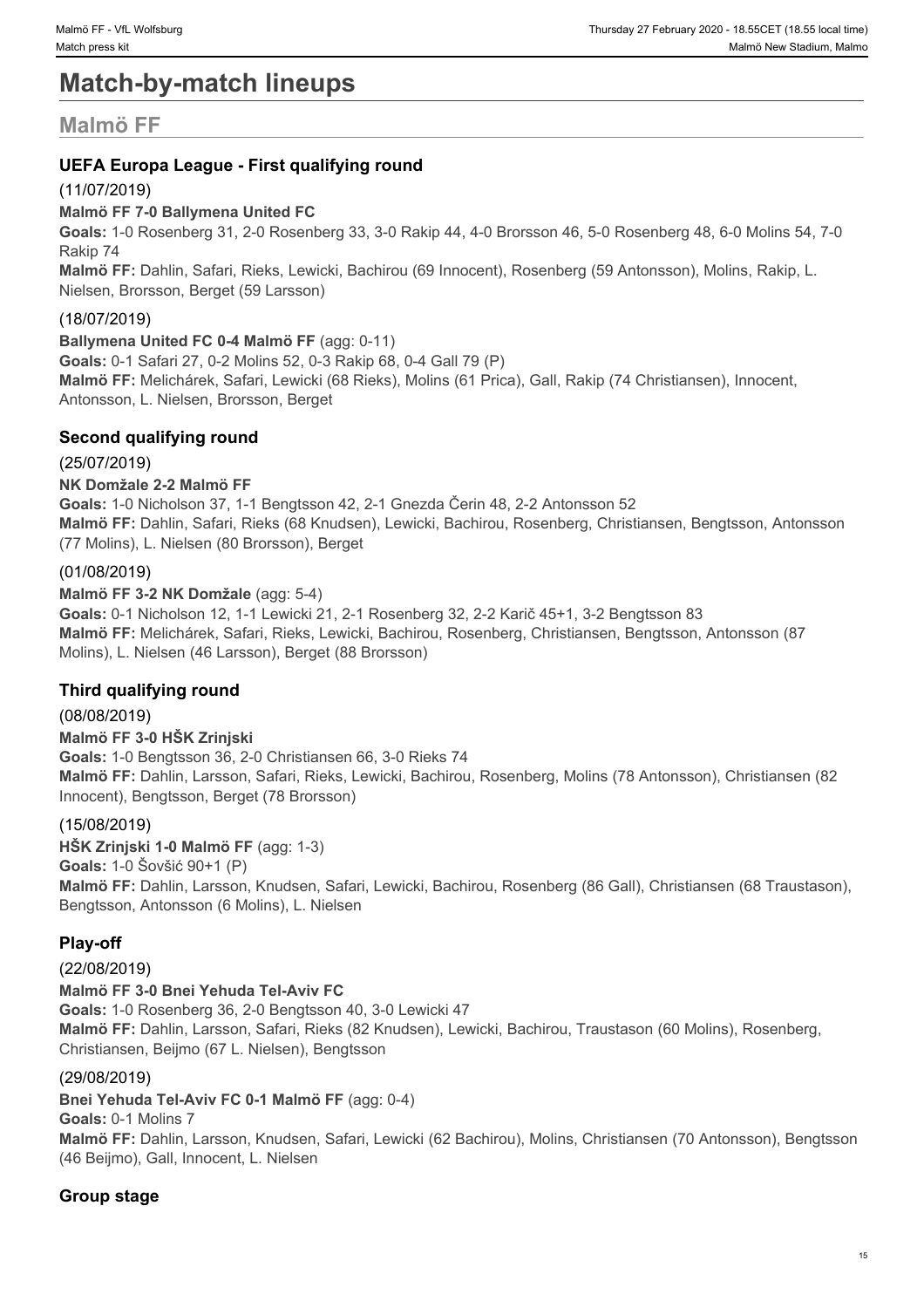# **Group B**

| <b>Club</b>     | Pid W D L GF GA Pts |                                               |  |  |  |
|-----------------|---------------------|-----------------------------------------------|--|--|--|
| Malmö FF        |                     | 6 3 2 1 8 6 11                                |  |  |  |
| F.C. Copenhagen |                     | 6 2 3 1 5 4 9                                 |  |  |  |
| FC Dynamo Kyiv  |                     | 6 1 4 1 7 7 7                                 |  |  |  |
| FC Lugano       |                     | $6 \mid 0 \mid 3 \mid 3 \mid 2 \mid 5 \mid 3$ |  |  |  |

# **Matchday 1** (19/09/2019)

#### **FC Dynamo Kyiv 1-0 Malmö FF**

**Goals:** 1-0 Buyalskiy 84 **Malmö FF:** Dahlin, Safari, Rieks, Lewicki, Bachirou, Traustason (86 Gall), Rosenberg, Christiansen (73 Antonsson), Beijmo (57 Larsson), Bengtsson, L. Nielsen

### **Matchday 2** (03/10/2019)

**Malmö FF 1-1 F.C. Copenhagen Goals:** 0-1 L. Nielsen 45+5 (og) , 1-1 Rosenberg 55 **Malmö FF:** Dahlin, Safari, Rieks (46 Larsson), Lewicki, Bachirou, Rosenberg, Christiansen (58 Traustason), Bengtsson, Antonsson (78 Molins), L. Nielsen, Berget

# **Matchday 3** (24/10/2019)

### **Malmö FF 2-1 FC Lugano**

**Goals:** 1-0 Berget 13 (P) , 2-0 Molins 32, 2-1 Gerndt 50 **Malmö FF:** Dahlin, Larsson, Knudsen (85 Safari), Rieks, Lewicki, Bachirou, Traustason, Molins (77 Rosenberg), Innocent (68 Bengtsson), L. Nielsen, Berget

### **Matchday 4** (07/11/2019)

#### **FC Lugano 0-0 Malmö FF**

**Malmö FF:** Dahlin, Safari (69 Knudsen), Rieks, Lewicki (30 Innocent), Bachirou, Traustason, Rosenberg, Beijmo (64 Molins), Bengtsson, L. Nielsen, Berget

### **Matchday 5** (28/11/2019)

#### **Malmö FF 4-3 FC Dynamo Kyiv**

**Goals:** 1-0 Bengtsson 2, 1-1 Mykolenko 18, 1-2 Tsygankov 39, 2-2 Rosenberg 48, 3-2 Rakip 57, 3-3 Verbič 77, 4-3 Rosenberg 90+6 **Malmö FF:** Dahlin, Larsson (79 Molins), Safari (97 Knudsen), Rieks, Bachirou, Traustason, Rosenberg, Bengtsson,

Innocent (46 Rakip), L. Nielsen, Berget

### **Matchday 6** (12/12/2019)

**F.C. Copenhagen 0-1 Malmö FF Goals:** 0-1 Papagiannopoulos 77 (og) **Malmö FF:** Dahlin, Larsson, Safari (60 Knudsen), Rieks, Traustason, Rosenberg, Christiansen (80 Lewicki), Bengtsson, Rakip (68 Molins), Innocent, L. Nielsen

# **Round of 32**

#### **Matchday 7** (20/02/2020)

**VfL Wolfsburg 2-1 Malmö FF Goals:** 0-1 Kiese Thelin 47 (P) , 1-1 Brekalo 49, 2-1 Kiese Thelin 62 (og) **Malmö FF:** Dahlin, Larsson, Safari, Bachirou, Traustason (22 Rieks), Kiese Thelin, Christiansen, Ahmedhodzic, Bengtsson, Nalic, Antonsson

### **Matchday 8** (27/02/2020)

Malmö FF-VfL Wolfsburg

**VfL Wolfsburg**

# **UEFA Europa League - Group stage**

#### **Group I**

| Club            | <b>Pld</b> | W D |  |  | GF GA Pts       |
|-----------------|------------|-----|--|--|-----------------|
| <b>KAA Gent</b> |            |     |  |  | $\overline{10}$ |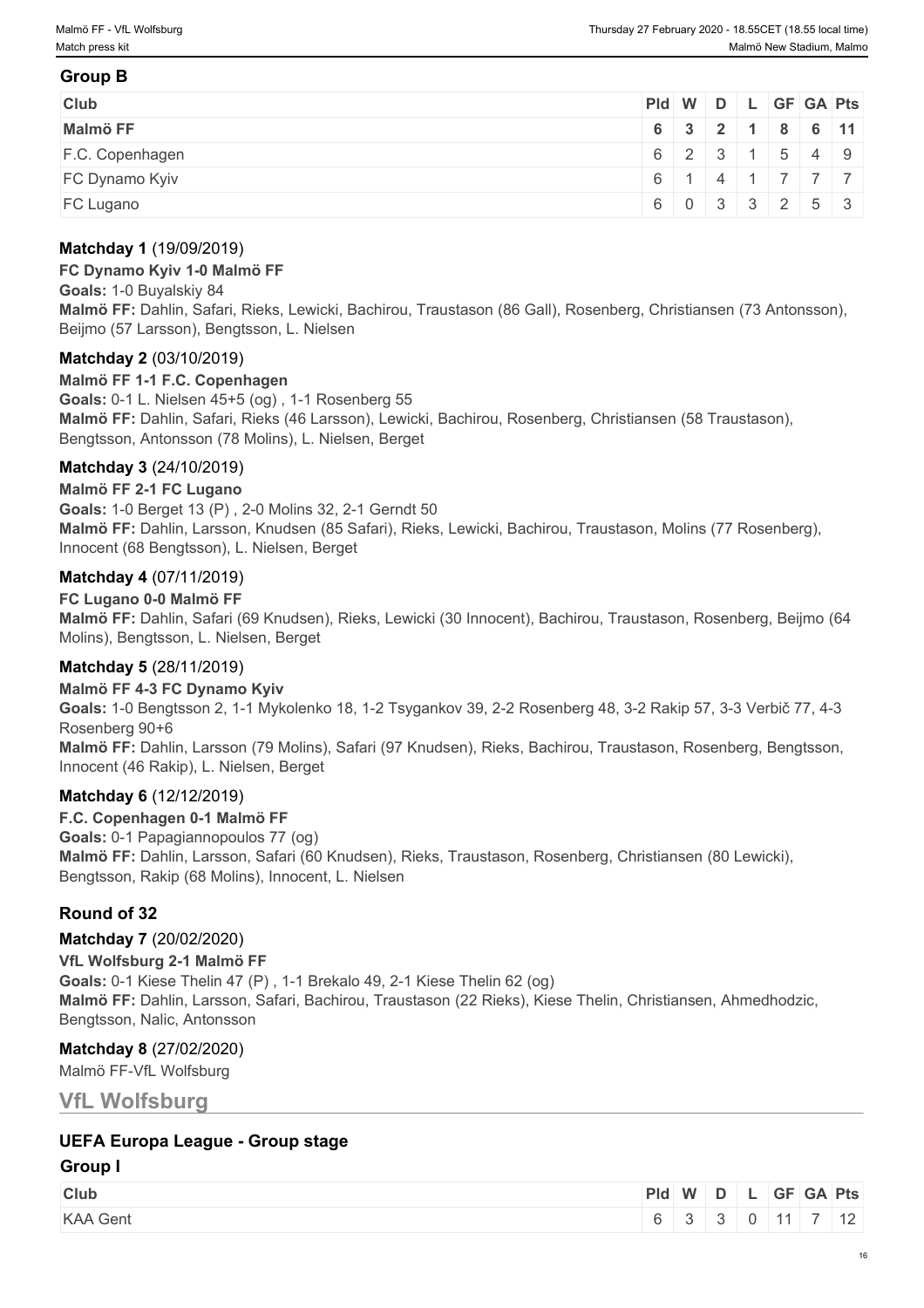| <b>VfL Wolfsburg</b> |  |  |  | $6 \ 3 \ 2 \ 1 \ 9 \ 7 \ 11$ |
|----------------------|--|--|--|------------------------------|
| AS Saint-Étienne     |  |  |  | 6042684                      |
| FC Olexandriya       |  |  |  | 6 0 3 3 6 10 3               |

# **Matchday 1** (19/09/2019)

# **VfL Wolfsburg 3-1 FC Olexandriya**

**Goals:** 1-0 Arnold 20, 2-0 Mehmedi 24, 2-1 Banada 66, 3-1 Brekalo 67 **VfL Wolfsburg:** Pervan, Brekalo (76 L. Nmecha), Weghorst, Gerhardt, Mehmedi (86 Steffen), Roussillon, Mbabu, Guilavogui, Arnold, Knoche, Tisserand (70 Bruma)

# **Matchday 2** (03/10/2019)

**AS Saint-Étienne 1-1 VfL Wolfsburg Goals:** 1-0 Kolodziejczak 13, 1-1 William 15 **VfL Wolfsburg:** Pervan, William, Bruma, Brekalo (72 Victor), Weghorst (60 L. Nmecha), Klaus, Roussillon (83 Steffen), Guilavogui, Arnold, Knoche, Tisserand

# **Matchday 3** (24/10/2019)

# **KAA Gent 2-2 VfL Wolfsburg**

**Goals:** 0-1 Weghorst 3, 0-2 Victor 24, 1-2 Yaremchuk 41, 2-2 Yaremchuk 90+4 **VfL Wolfsburg:** Pervan, William (46 Mbabu), Bruma, Brekalo (66 L. Nmecha), Steffen (80 Roussillon), Weghorst, Guilavogui, Arnold, Knoche, Tisserand, Victor

# **Matchday 4** (07/11/2019)

# **VfL Wolfsburg 1-3 KAA Gent**

**Goals:** 1-0 Victor 20, 1-1 Yaremchuk 50, 1-2 Depoitre 65, 1-3 Ngadeu-Ngadjui 76 **VfL Wolfsburg:** Pervan, William, Bruma, Brekalo (66 Yunus Mallı), Steffen, Weghorst, Guilavogui, Arnold (70 L. Nmecha), Knoche (81 Klaus), Tisserand, Victor

# **Matchday 5** (28/11/2019)

# **FC Olexandriya 0-1 VfL Wolfsburg**

**Goals:** 0-1 Weghorst 45+1 (P) **VfL Wolfsburg:** Casteels, William (91 Mbabu), Bruma, Weghorst, Mehmedi (79 Klaus), Roussillon, Guilavogui, Brooks, Arnold, Tisserand, Victor (61 Steffen)

# **Matchday 6** (12/12/2019)

**VfL Wolfsburg 1-0 AS Saint-Étienne Goals:** 1-0 Paulo Otávio 52 **VfL Wolfsburg:** Pervan, Paulo Otávio (79 Roussillon), Brekalo, Steffen, Gerhardt, Mbabu, Schlager (64 Yunus Mallı), Knoche, Tisserand, Ginczek (64 L. Nmecha), Rexhbecaj

# **Round of 32**

**Matchday 7** (20/02/2020) **VfL Wolfsburg 2-1 Malmö FF Goals:** 0-1 Kiese Thelin 47 (P) , 1-1 Brekalo 49, 2-1 Kiese Thelin 62 (og) **VfL Wolfsburg:** Casteels, Brekalo (93 Ginczek), Weghorst, Gerhardt, Mehmedi, Roussillon (46 Paulo Otávio), Mbabu, Schlager (71 Steffen), Brooks, Arnold, Knoche

# **Matchday 8** (27/02/2020)

Malmö FF-VfL Wolfsburg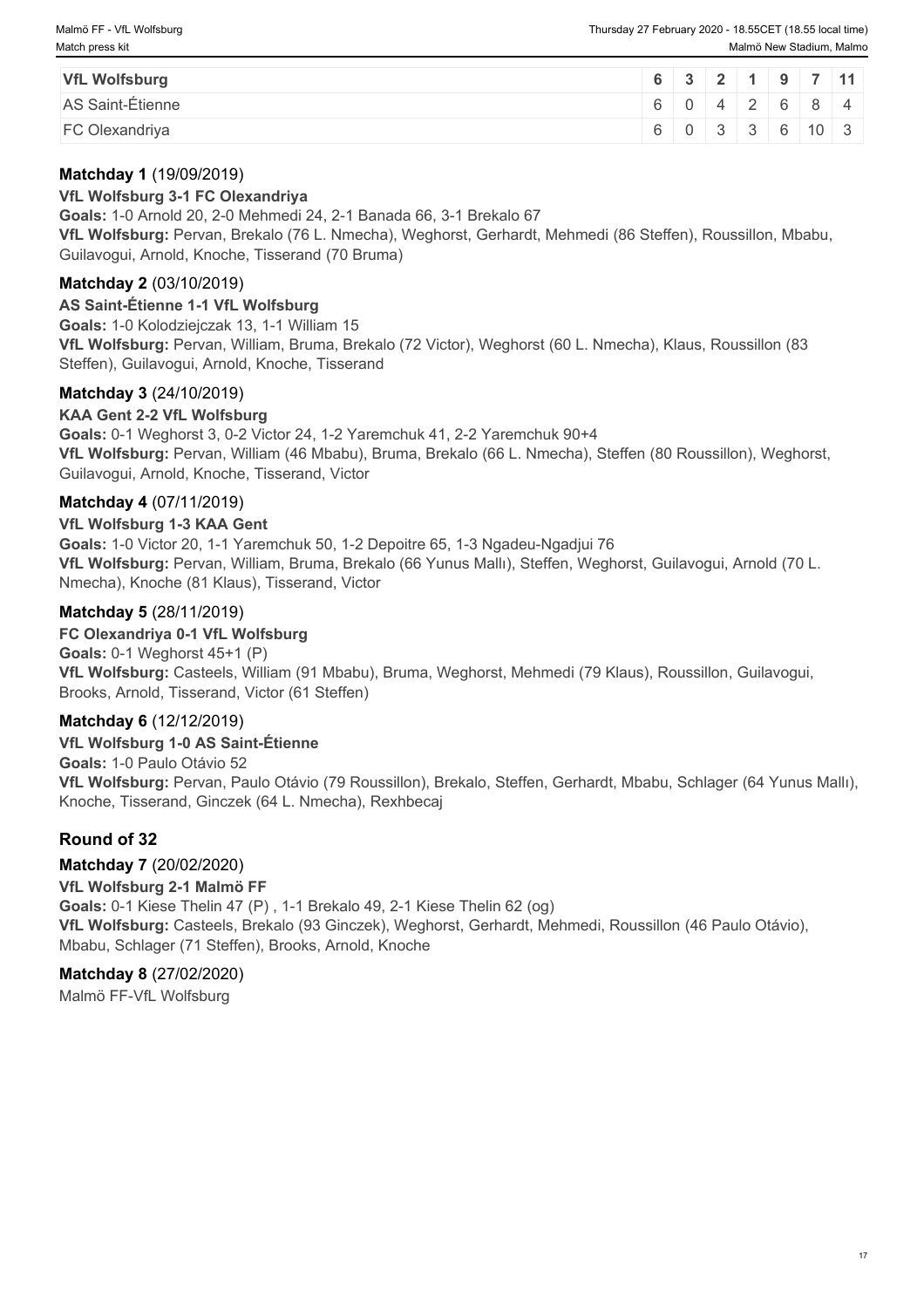# **Match officials**

| Malmö FF - VfL Wolfsburg<br>Match press kit                                                                                                                                                                                   |               |                              | Thursday 27 February 2020 - 18.55CET (18.55 local time)<br>Malmö New Stadium, Malmo                                                                                                |
|-------------------------------------------------------------------------------------------------------------------------------------------------------------------------------------------------------------------------------|---------------|------------------------------|------------------------------------------------------------------------------------------------------------------------------------------------------------------------------------|
| <b>Match officials</b>                                                                                                                                                                                                        |               |                              |                                                                                                                                                                                    |
| <b>Referee</b><br><b>Assistant referees</b><br><b>Video Assistant Referee</b><br><b>Fourth official</b><br><b>Assistant Video Assistant Referee</b><br><b>UEFA Delegate</b><br><b>UEFA Referee observer</b><br><b>Referee</b> |               |                              | William Collum (SCO)<br>Francis Connor (SCO), David McGeachie (SCO)<br>Chris Kavanagh (ENG)<br>Kevin Clancy (SCO)<br>Bobby Madden (SCO)<br>David Pugh (ENG)<br>Miroslav Liba (CZE) |
| Name                                                                                                                                                                                                                          | Date of birth | <b>UEFA Europa</b><br>League | <b>UEFA matches</b>                                                                                                                                                                |
| <b>William Collum</b>                                                                                                                                                                                                         | 18/01/1979    | matches<br>28                | 107                                                                                                                                                                                |
| <b>William Collum</b>                                                                                                                                                                                                         |               |                              |                                                                                                                                                                                    |
| Referee since: 1993<br>First division: 2005<br>FIFA badge: 2006<br>Tournaments: UEFA EURO 2016, 2011 FIFA U-20 World Cup, 2008 UEFA European Under-19 Championship,<br>2006 UEFA European Under-17 Championship               |               |                              |                                                                                                                                                                                    |
| <b>Finals</b><br>2015 UEFA Super Cup<br>2008 UEFA European Under-19 Championship                                                                                                                                              |               |                              |                                                                                                                                                                                    |
| UEFA Europa League matches involving teams from the two countries<br>involved in this match                                                                                                                                   |               |                              |                                                                                                                                                                                    |

# **Referee**

| <b>Name</b>    | <b>UEFA Europa</b><br>Date of birth<br>League<br>matches | <b>UEFA matches</b> |
|----------------|----------------------------------------------------------|---------------------|
| William Collum | 18/01/1979<br>28                                         | 107                 |

# **William Collum**

# **Finals**

# **UEFA Europa League matches involving teams from the two countries involved in this match**

| <b>Date</b> | Competition | <b>Stage</b><br>reached |                        | <b>Home Away</b>                             | <b>Result</b> | Venue                |
|-------------|-------------|-------------------------|------------------------|----------------------------------------------|---------------|----------------------|
| 26/02/2009  | UEL         | <b>R32</b>              | VfB Stuttgart FC Zenit |                                              | $1 - 2$       | Stuttgart            |
| 24/02/2011  | UEL         | <b>R32</b>              | Leverkusen             | Bayer 04 FC Metalist Kharkiv                 | $2 - 0$       | Leverkusen           |
| 23/02/2012  | UEL         | <b>R32</b>              |                        | Club Brugge Hannover 96                      | $0 - 1$       | <b>Bruges</b>        |
| 22/08/2012  | UEL         | PO                      |                        | VfB Stuttgart FC Dinamo Moskva               | $2 - 0$       | Stuttgart            |
| 17/03/2016  | UEL         | R <sub>16</sub>         | Leverkusen             | Bayer 04 Villarreal CF                       | $0-0$         | Leverkusen           |
| 07/03/2019  | UEL         | R <sub>16</sub>         |                        | Eintracht Frankfurt FC Internazionale Milano | $0-0$         | Frankfurt am<br>Main |
| 24/10/2019  | UEL         | GS                      | AS Roma                | <b>VfL Borussia</b><br>Mönchengladbach       | $1 - 1$       | Rome                 |

# **Other matches involving teams from either of the two countries involved in this match**

| <b>Date</b> | <b>Competition</b> | Stage<br>reached | <b>Home Away</b> |                          | <b>Result</b> | Venue        |
|-------------|--------------------|------------------|------------------|--------------------------|---------------|--------------|
| 05/05/2006  | U <sub>17</sub>    | GS-FT            |                  | Germany Czech Republic   | $0 - 0$       | Grevenmacher |
| 11/05/2006  | U <sub>17</sub>    | SF               | Germany Russia   |                          | $0 - 1$       | Luxembourg   |
| 25/06/2006  | <b>UIC</b>         | R <sub>1</sub>   |                  | Kalmar FF JK Narva Trans | $2 - 0$       | Kalmar       |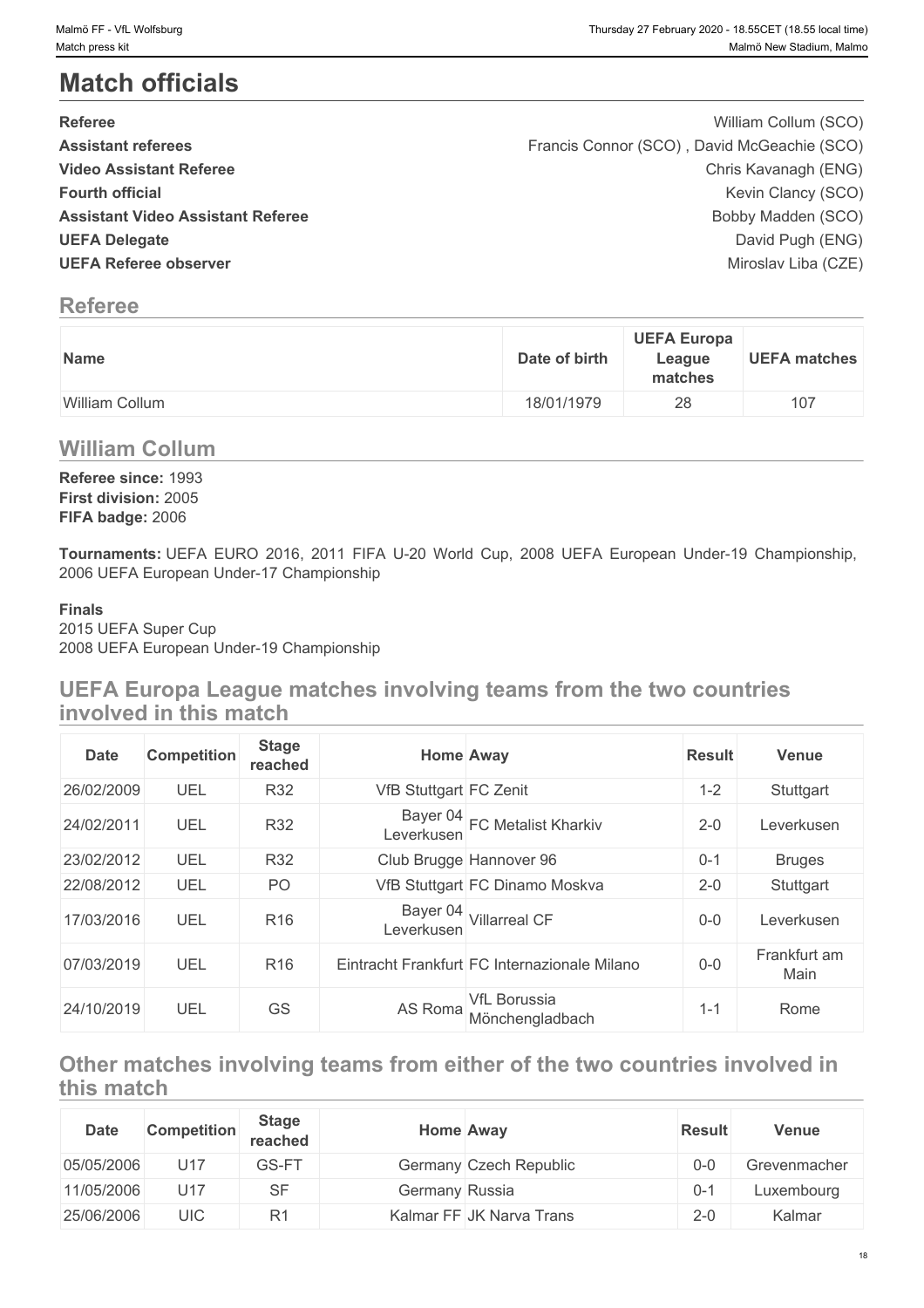| <b>Date</b> | <b>Competition</b> | <b>Stage</b><br>reached                     |                              | <b>Home Away</b>                             | <b>Result</b> | <b>Venue</b>          |
|-------------|--------------------|---------------------------------------------|------------------------------|----------------------------------------------|---------------|-----------------------|
| 14/07/2008  | U19                | GS-FT                                       | Germany Spain                |                                              | $2 - 1$       | Plzen                 |
| 26/07/2008  | U19                | Final                                       | Germany Italy                |                                              | $3-1$         | Jablonec nad<br>Nisou |
| 26/02/2009  | UEL                | <b>R32</b>                                  | VfB Stuttgart FC Zenit       |                                              | $1 - 2$       | Stuttgart             |
| 24/02/2011  | UEL                | <b>R32</b>                                  | Leverkusen                   | Bayer 04 FC Metalist Kharkiv                 | $2 - 0$       | Leverkusen            |
| 23/02/2012  | UEL                | <b>R32</b>                                  |                              | Club Brugge Hannover 96                      | $0 - 1$       | <b>Bruges</b>         |
| 22/08/2012  | UEL                | PO                                          |                              | VfB Stuttgart FC Dinamo Moskva               | $2 - 0$       | Stuttgart             |
| 05/12/2012  | <b>UCL</b>         | GS                                          |                              | FC Bayern<br>München FC BATE Borisov         | $4 - 1$       | Munich                |
| 20/02/2013  | <b>UCL</b>         | R <sub>16</sub>                             | Galatasaray AŞ FC Schalke 04 |                                              | $1 - 1$       | Istanbul              |
| 15/10/2013  | <b>WC</b>          | QR                                          |                              | Sweden Germany                               | $3-5$         | Solna                 |
| 05/11/2013  | <b>UCL</b>         | GS                                          |                              | FC Shakhtar<br>Donetsk Bayer 04 Leverkusen   | $0-0$         | Donetsk               |
| 25/02/2014  | <b>UCL</b>         | R <sub>16</sub>                             |                              | FC Zenit Borussia Dortmund                   | $2 - 4$       | St Petersburg         |
| 30/09/2014  | <b>UCL</b>         | GS                                          |                              | PFC CSKA Moskva FC Bayern München            | $0 - 1$       | Khimki                |
| 15/11/2014  | <b>EURO</b>        | $\mathsf{QR}% _{\mathsf{CL}}^{\mathsf{CL}}$ | Montenegro Sweden            |                                              | $1 - 1$       | Podgorica             |
| 11/03/2015  | <b>UCL</b>         | R <sub>16</sub>                             |                              | FC Bayern<br>München<br>FC Shakhtar Donetsk  | $7-0$         | Munich                |
| 25/11/2015  | <b>UCL</b>         | GS                                          |                              | Malmö FF Paris Saint-Germain                 | $0 - 5$       | Malmo                 |
| 17/03/2016  | UEL                | R <sub>16</sub>                             |                              | Bayer 04<br>Leverkusen<br>Nillarreal CF      | $0-0$         | Leverkusen            |
| 04/09/2016  | <b>WC</b>          | QR                                          |                              | Norway Germany                               | $0 - 3$       | Oslo                  |
| 19/10/2016  | <b>UCL</b>         | GS                                          |                              | FC Bayern<br>München<br>PSV Eindhoven        | $4 - 1$       | Munich                |
| 21/02/2017  | <b>UCL</b>         | R <sub>16</sub>                             | Leverkusen                   | Bayer 04<br>Club Atlético de Madrid          | $2 - 4$       | Leverkusen            |
| 11/04/2018  | UCL                | QF                                          |                              | FC Bayern<br>München<br>Sevilla FC           | $0-0$         | Munich                |
| 06/11/2018  | UCL                | GS                                          |                              | FC Schalke 04 Galatasaray AS                 | $2 - 0$       | Gelsenkirchen         |
| 07/03/2019  | <b>UEL</b>         | R <sub>16</sub>                             |                              | Eintracht Frankfurt FC Internazionale Milano | $0-0$         | Frankfurt am Main     |
| 10/06/2019  | <b>EURO</b>        | $\mathsf{QR}% _{\mathsf{CL}}^{\mathsf{CL}}$ |                              | Spain Sweden                                 | $3-0$         | Madrid                |
| 01/10/2019  | <b>UCL</b>         | GS                                          |                              | Juventus Bayer 04 Leverkusen                 | $3-0$         | Turin                 |
| 24/10/2019  | UEL                | GS                                          | AS Roma                      | <b>VfL Borussia</b><br>Mönchengladbach       | $1 - 1$       | Rome                  |